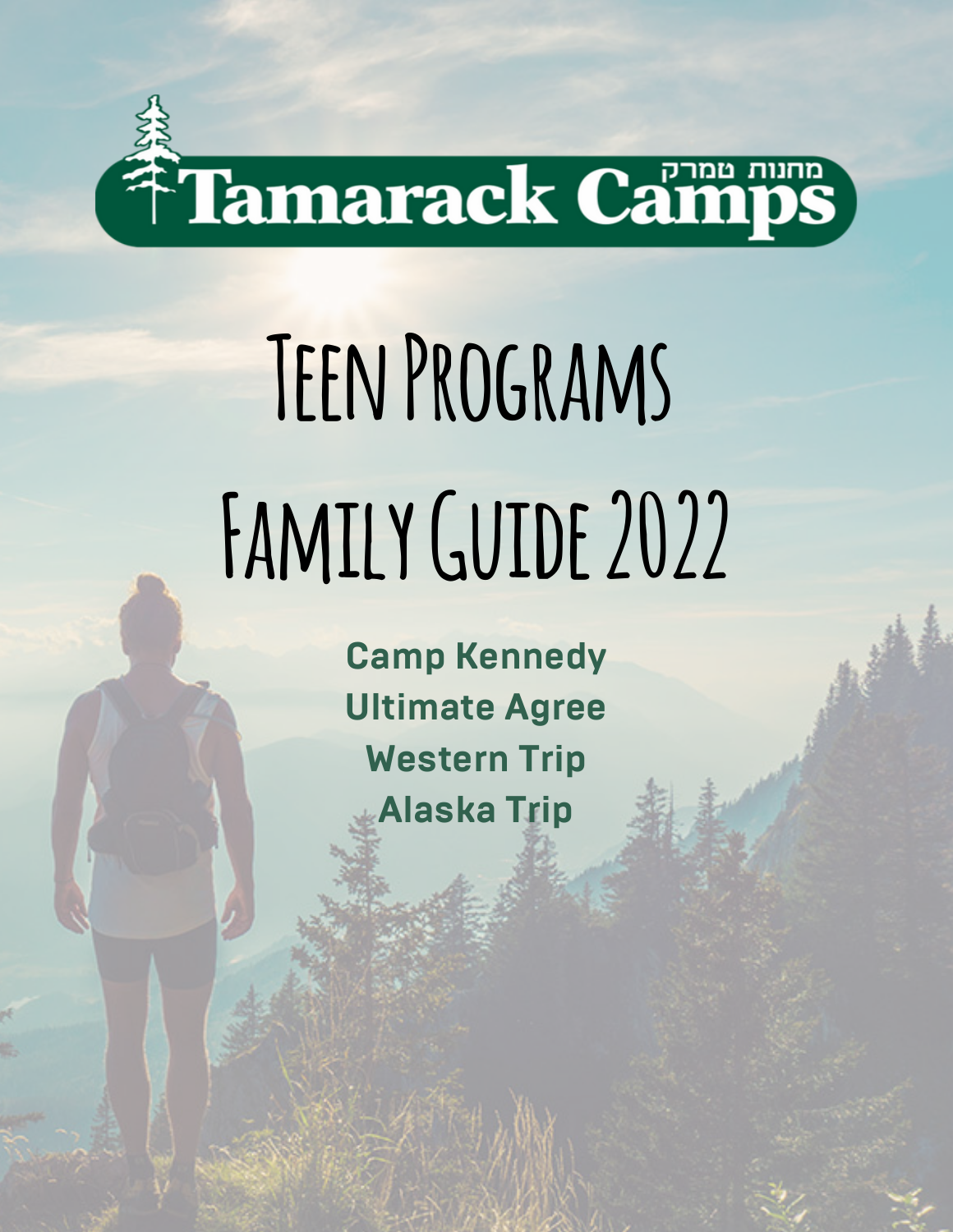# TABLE OF CONTENTS

| <b>IMPORTANT DATES</b>    |  |
|---------------------------|--|
|                           |  |
|                           |  |
|                           |  |
| <b>SUMMER PREPARATION</b> |  |
|                           |  |
|                           |  |
|                           |  |
|                           |  |
|                           |  |
|                           |  |
|                           |  |
|                           |  |
|                           |  |
|                           |  |
|                           |  |
|                           |  |
|                           |  |
|                           |  |
| <b>HEALTH AND SAFETY</b>  |  |
|                           |  |
|                           |  |
|                           |  |
|                           |  |
|                           |  |
|                           |  |
|                           |  |
|                           |  |
|                           |  |
| <b>THE SUMMER</b>         |  |
|                           |  |
|                           |  |
|                           |  |
|                           |  |
|                           |  |
|                           |  |
|                           |  |
|                           |  |
|                           |  |
|                           |  |
|                           |  |
|                           |  |
|                           |  |

#### **ADMINISTRATION**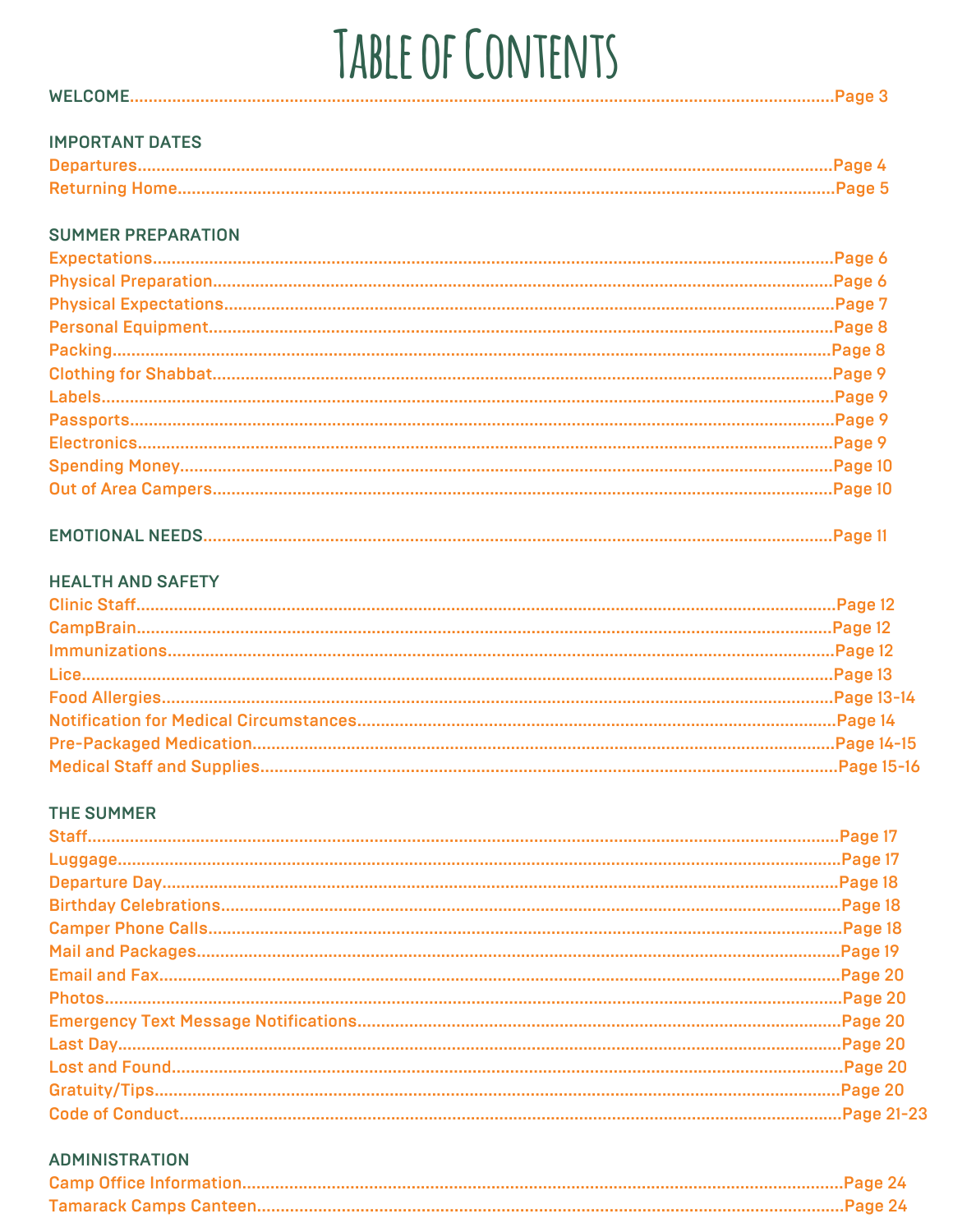### **Welcome**

We are thrilled that you have chosen one of the Tamarack Camps' Teen Programs for this summer! These wilderness leadership programs will provide campers the opportunity to step outside of their comfort zones, experience new adventures, meet new people and become a part of a special community. They are an opportunity for campers to explore a minimum impact lifestyle through hiking and camping, to practice "letting go" and to develop autonomy and a stronger sense of identity.

Our goal is for all campers to embrace personal growth and passionately contribute to their community, with a supportive and awesome staff ready to facilitate the experience. Being part of an incredible community and exploring new places never disappoints. The Teen Programs are meant to be challenging; our high communal standards allow participants to push themselves to new levels. Our close community draws strength from its unique members, so no two programs are ever the same. All campers bring something to the table, even if they don't know it yet! This summer will be incredible and rewarding.

We recognize that preparing for camp can be a daunting task. In our attempt to answer questions that may arise, this Family Guide serves as a comprehensive resource before and during the summer months. Whether you begin 2022 as a new camp family, or return as a "seasoned pro," the following packet provides useful information about important dates, special programs, and critical policies. Please review all this material to successfully prepare for the exciting adventures ahead.

As always, our number one priority remains the health, safety, and well-being of our entire camp community. With that in mind, we have included a section in this guide specifically to address important medical information.

Together, with nurturing staff, energizing programs, and transformational experiences, we look forward to a healthy, safe, and positive summer at "The Greatest Place on Earth!"

We can't wait to see you at the bus,

Carly Weinstock Camp Director

Rachel Fine Camp Kennedy Matt Russell Travel Trips

Justin Ozrovitz Agree Outpost Camp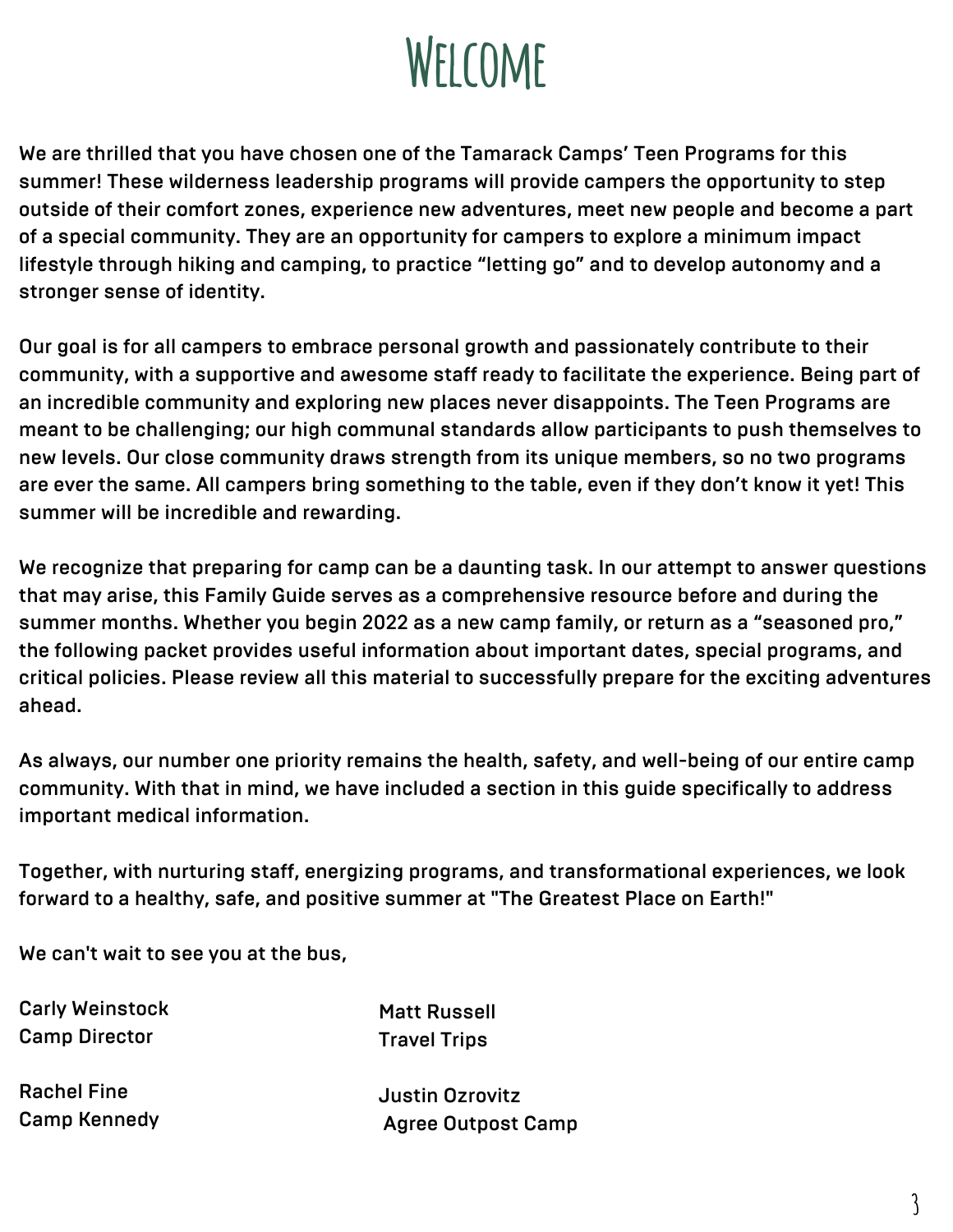## **Important Dates**

### **DEPARTURES**

| <b>Date</b>        | Program                         | <b>Campers Arrive</b> |
|--------------------|---------------------------------|-----------------------|
| Sunday, June 19    | <b>Alaska Trip</b>              | 7:00AM                |
| Sunday, June 19    | <b>Western Trip 1</b>           | 8:00 AM               |
| Sunday, June 19    | <b>Camp Kennedy - Session 1</b> | $9:00$ AM             |
| Sunday, June 19    | <b>Agree Outpost Camp</b>       | $6:00$ AM             |
| Wednesday, June 22 | <b>Western Trip 2</b>           | 7:00AM                |
| Sunday, June 26    | <b>Western Trip 3</b>           | 7:00 AM               |
| Sunday, July 17    | <b>Camp Kennedy - Session 2</b> | 8:00 AM               |

All campers will depart from Adat Shalom Synagogue, 29901 Middlebelt Rd, Farmington Hills, MI 48334.

The bus will depart 45-60 minutes after camper arrival

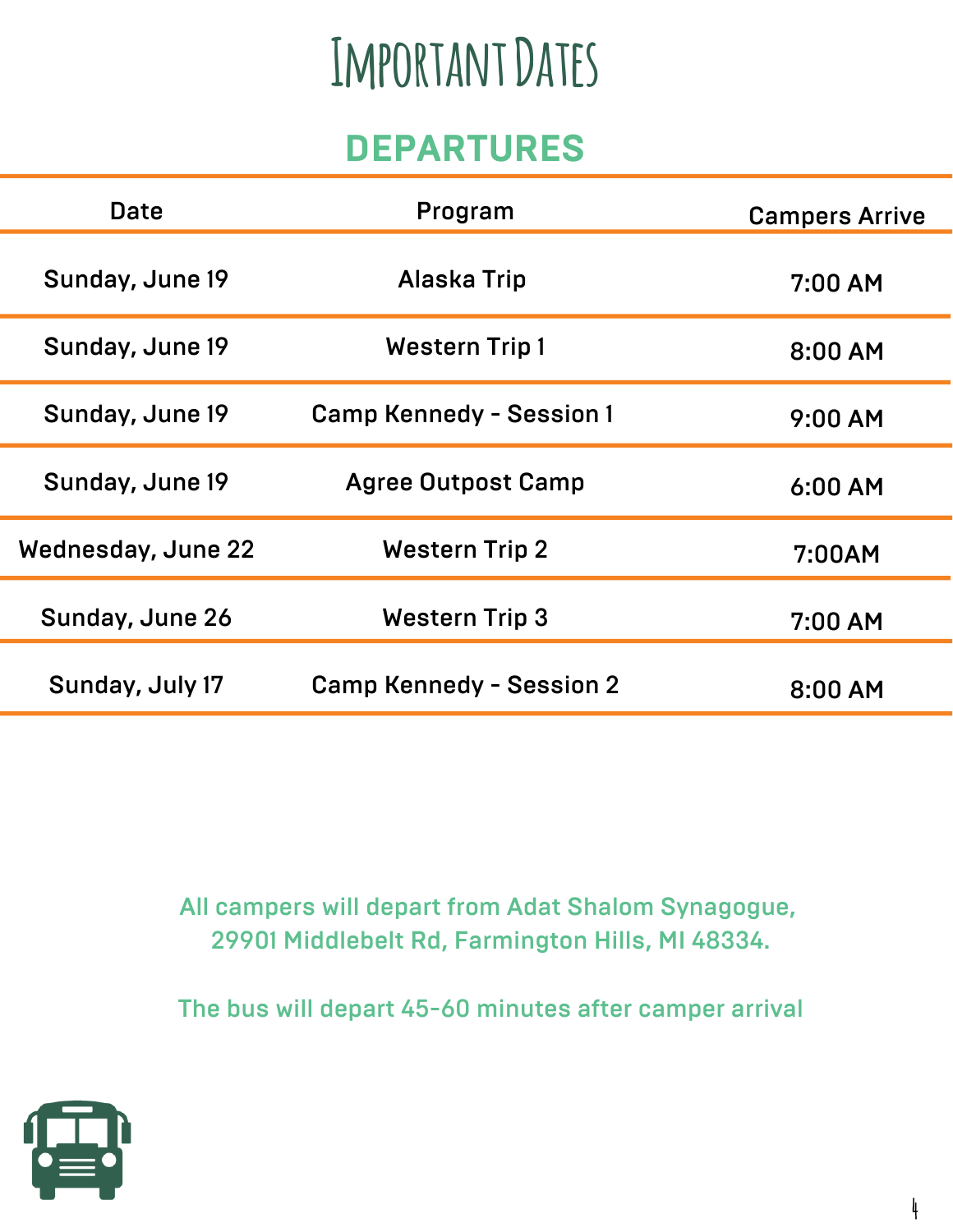### **Important Dates**

### **RETURNING HOME**

| Date                | Program                         | <b>Campers Return</b> |
|---------------------|---------------------------------|-----------------------|
| Thursday, July 14   | <b>Camp Kennedy - Session 1</b> | 5:00-6:00 PM          |
| Friday, July 22     | <b>Western Trip 1</b>           | 8:00 AM               |
| Monday, July 25     | <b>Western Trip 2</b>           | 8:00 AM               |
| Thursday, July 28   | <b>Agree Outpost Camp</b>       | 6:00-7:00 PM          |
| Friday, July 29     | <b>Western Trip 3</b>           | 8:00 AM               |
| Friday, August 5    | <b>Alaska Trip</b>              | 9:30 AM               |
| Thursday, August 11 | <b>Camp Kennedy - Session 2</b> | 5:00-6:00 PM          |

All campers will return to Adat Shalom Synagogue, 29901 Middlebelt Rd, Farmington Hills, MI 48334.

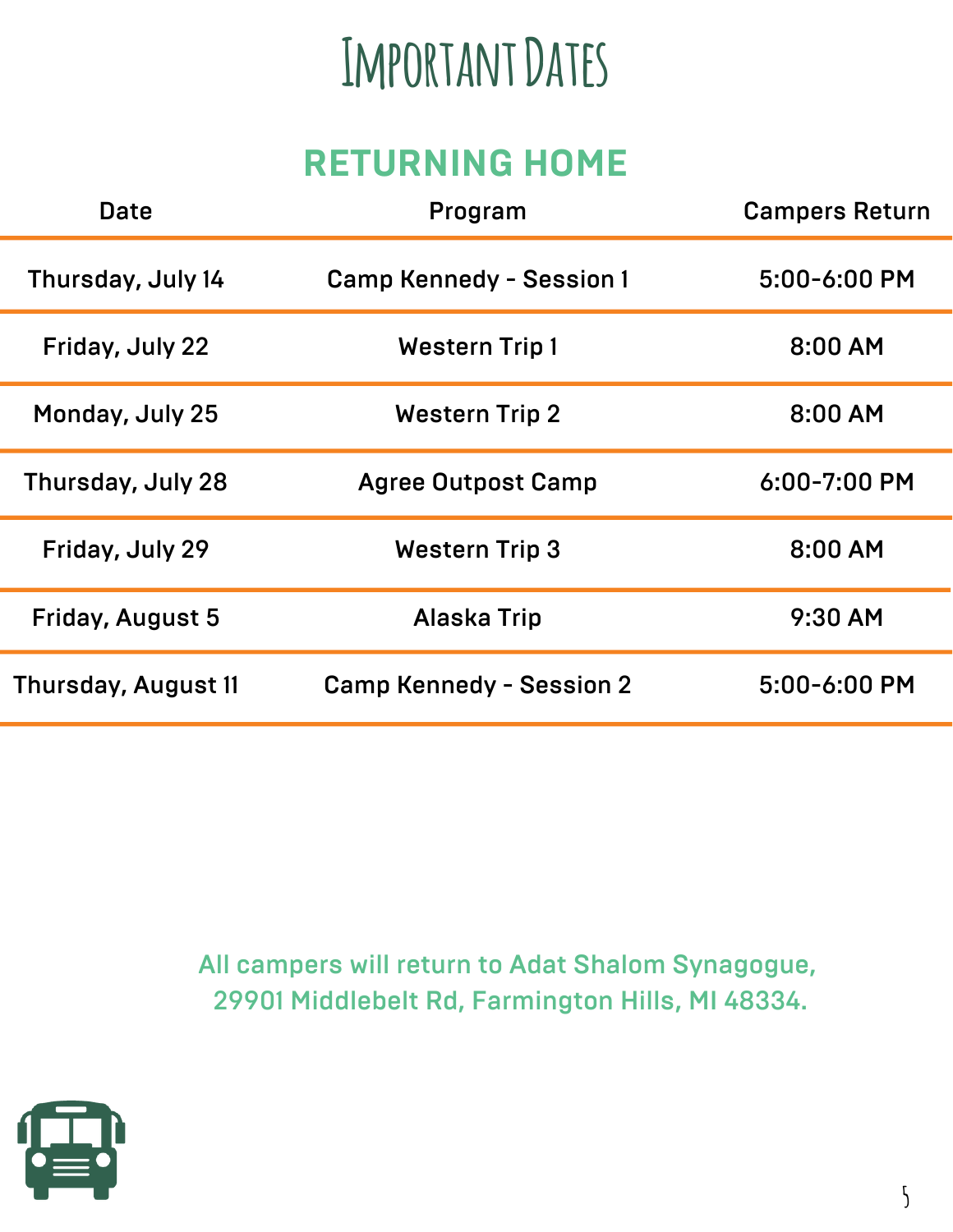

### INCLUSION STATEMENT

Tamarack Camps is committed to a culture of inclusion and welcomes everyone, regardless of their sex, sexual orientation or gender identity. Every member of the Tamarack Camps community has a right to be addressed by a name and pronoun that corresponds to their stated gender identity. Campers will be housed with the gender that most closely aligns with their gender identification. Discrimination, bullying and harassment on the basis of sex, sexual orientation, gender identity, gender expression or family composition is prohibited.

#### **EXPECTATIONS**

The summer, like the rest of life, has high and low points. Not every moment of camp will be filled with wonder and excitement. Encourage your teen to have a reasonable and realistic view of camp. Discuss both the ups and downs your teen may experience.

#### PHYSICAL PREPARATION

Tamarack Camps' Teen Programs include physically challenging adventures and activities, but given proper preparation, it will not be beyond most teens' personal physical limits. If your teen is already in good shape, they should keep it up. No previous wilderness experience is required, but a willingness to learn and work with others will assure they have a positive adventure in such a challenging environment.

To help your teen have the best summer experience, it is necessary for them to be in an appropriate emotional and physical condition. Every minute they put in prior to their summer experience will pay off once they get out there. If they do not already engage in 30 minutes of aerobic exercise three times a week, we recommend that they put in the time to begin training now. Before a teen begins any exercise program, please consult with their physician.

The most important kind of training is aerobic fitness (running/jogging, bicycling, skating...), the kind which stimulates heart and lung activity for at least 30 minutes without stopping. They can also consider specific training techniques to prepare for the summer such as climbing stairs or walking around your neighborhood with weight in their backpack.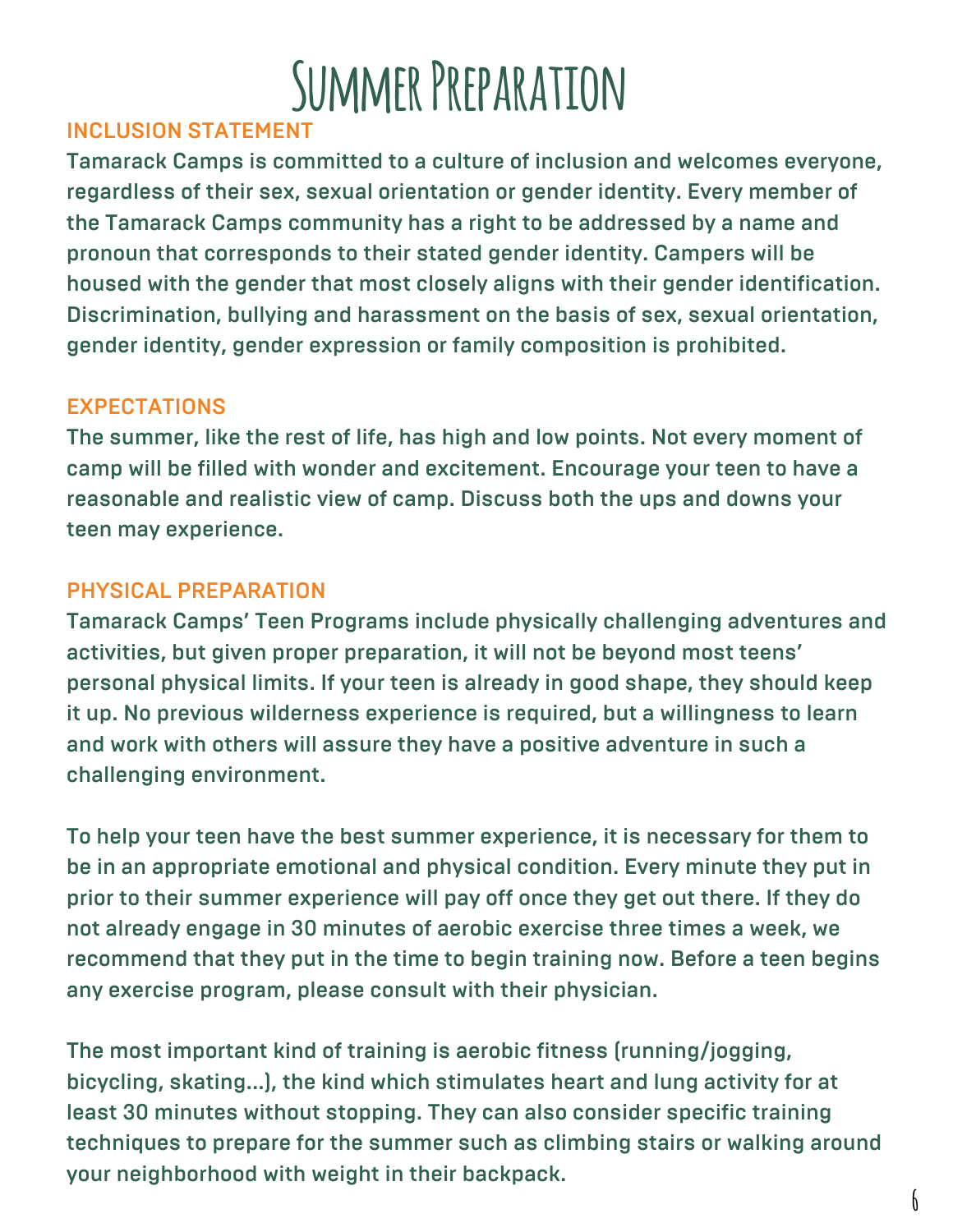

### PHYSICAL EXPECTATIONS

Travel Trip campers should expect to hike nearly every day, for an average of 6- 10+ miles. Some of the hikes throughout the summer will be steep, long and physically challenging while others will be shorter and easier. In addition to the day hikes, campers will participate in two backpacking trips ranging from 3-5 days, weather permitting. On these backpacking trips, campers will carry a 30+ pound pack.

Campers will take breaks regularly throughout the hikes and do not need to be able to hike these distances non-stop. The breaks will range from 5-30 minutes, some for water, and others for a snack or lunch.

Camp Kennedy, for entering 9th graders is nestled in the woods of Michigan's Upper Peninsula. Camp Kennedy's property is captivating in itself, as it was the former governor of Michigan's hunting lodge a century ago. Tamarack teens have been going to Kennedy since the 1960s. Kennedy campers challenge themselves to step out of their comfort zones through a 4 day backpacking trip through the Porcupine Mountains, and a 3 day canoeing trip at our other outpost camp, Agree up in Wawa, Ontario! When not on trips, campers get to explore the beautiful beaches and trails at Pictured Rocks National Lakeshore, which is right in Kennedy's backyard. A summer at Camp Kennedy is sure to be magical and transformational.

Agree campers will go on two backcountry trips. One will be a strenuous 8-day hiking trip involving rock hopping, and steep elevation shifts. Campers should expect to hike up 8-9 hours on some days, while wearing a 30+ pound backpack. The second trip will be a 5-day canoe trip that will require up to 6+ hours of paddling a day in unpredictable, sometimes rough waters. Campers should expect to canoe in wet socks and shoes throughout the trip. There will be breaks throughout these hikes/paddling for rest, water, snacks, and lunch. Campers will also be hiking the "Sleeping Giant" in Thunder Bay, Ontario; This is a strenuous 16 mile hike with steep elevation changes. Throughout the summer campers will go on several day hikes, while carrying a light daypack, ranging from 5-15+ miles in length.

**7**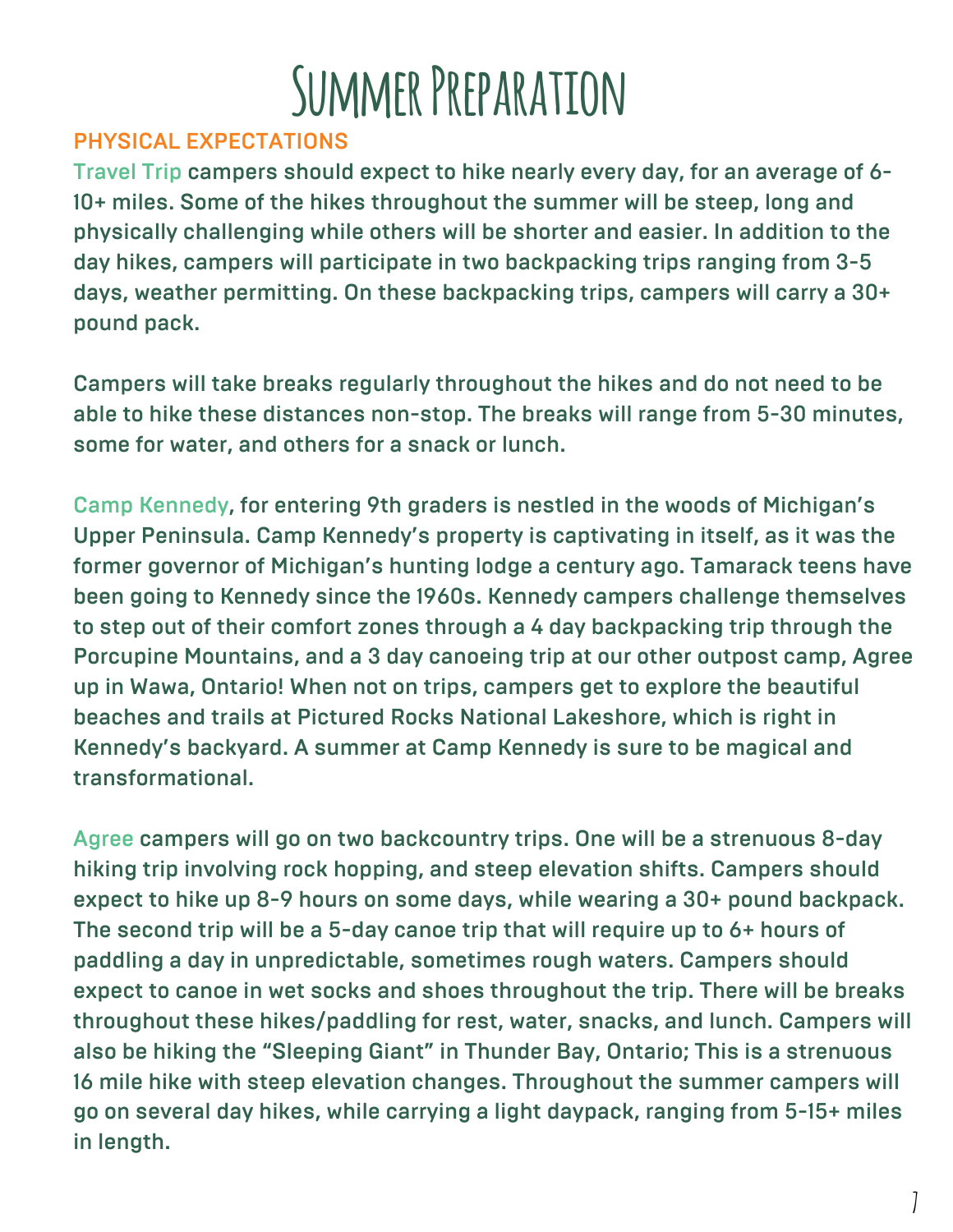### **Summer Preparation**

### PERSONAL EQUIPMENT

Teens should spend at least six weeks breaking in their hiking boots, even if they were used the previous summer. In order to break them in, campers should wear a school backpack with books while "hiking" around the neighborhood for at least thirty minutes, three days a week. This will help soften the hiking boots and toughen up their feet to help avoid or greatly reduce blisters during the hikes.

### PACKING

A Tamarack Camps Teen Program is more rugged than many other camping experiences. Campers do not need all new clothing for camp. There are important items, such as a sleeping bag, hiking boots and rain gear that are beneficial to the safety and comfort of your teen and must be appropriate for the experience.

> **Do not pack anything sentimental or expensive! No knives of any kind are allowed at camp!**

For campers living in the metro Detroit area, there will be meetings to review the general aspects of the summer, expectations of the campers participating, as well as to answer any questions you may have. During the meetings we will also review the clothing list, including what to pack and how to fit everything into one duffle bag, and discuss additional details of the summer including how much money to bring.

For campers that live outside of the metro Detroit area, a video will be emailed out that will include all of the information provided at the meetings. It will also review the clothing list (with video of suggested types of clothing), how to pack and how to fit everything into one duffle bag and discuss additional details of the trip including how much money to bring.

Attending one of these meetings is mandatory for all local campers and parents.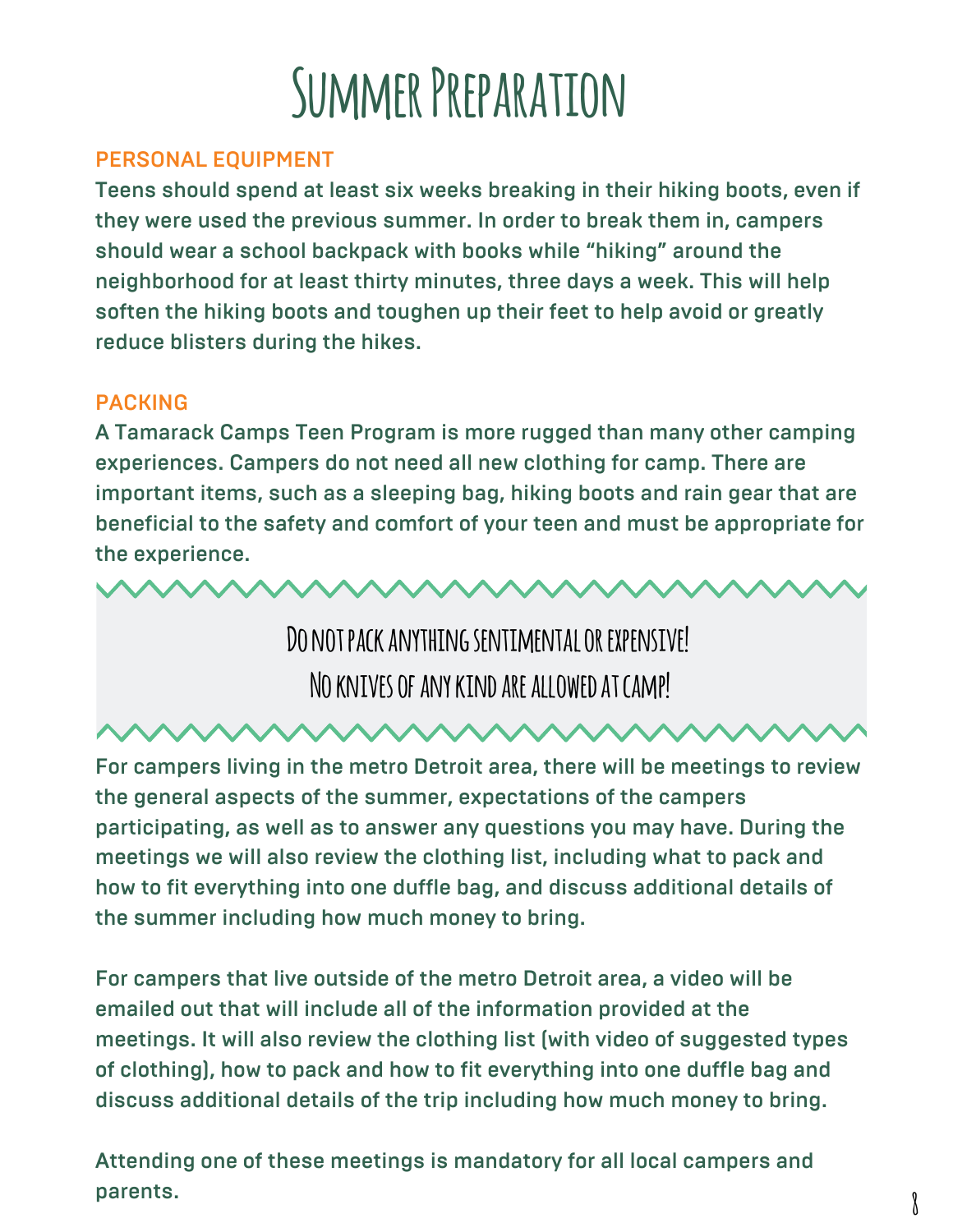### **Summer Preparation**

### CLOTHING FOR SHABBAT

Shabbat is a very meaningful time at camp, but specific clothing is not necessary. Normal, casual camp attire can be worn.

### LABELS

To minimize loss, we request that you mark all of your teen's clothes and personal property with their first and last name. You can use permanent marker or purchase nametapes. Please label all camping equipment, disposable cameras, eyeglasses, sleeping bags, etc. Please review with your teen what he or she has brought to camp and where in the duffle bag they are located.

TAMARACK CAMPS WILL NOT BE RESPONSIBLE FOR ANY LOST, MISPLACED OR STOLEN ITEMS.

### PASSPORTS/NEXUS CARD

All Camp Kennedy, Agree Outpost Camp and Alaska Trip campers must have a valid Passport or NEXUS Card and the Border Crossing Form, which must be signed before a notary.

### **ELECTRONICS**

The Teen Programs are about enjoying the outdoors and sharing wonderful experiences with new and old friends. Electronic devices take away from time we could be spending enjoying each other's company and our beautiful surroundings. Smart phones (which usually do not work due to our remote location), e-readers, tablets, gaming systems, and music players are not welcome at camp. Digital cameras and GoPros are permitted. Playing cards, favorite travel games, guitars, hand drums, cowbells, and tambourines are welcome and highly encouraged!

CELL PHONES MAY NOT BE BROUGHT TO CAMP. If cell phones or other electronic devices are brought, a camper may be sent home.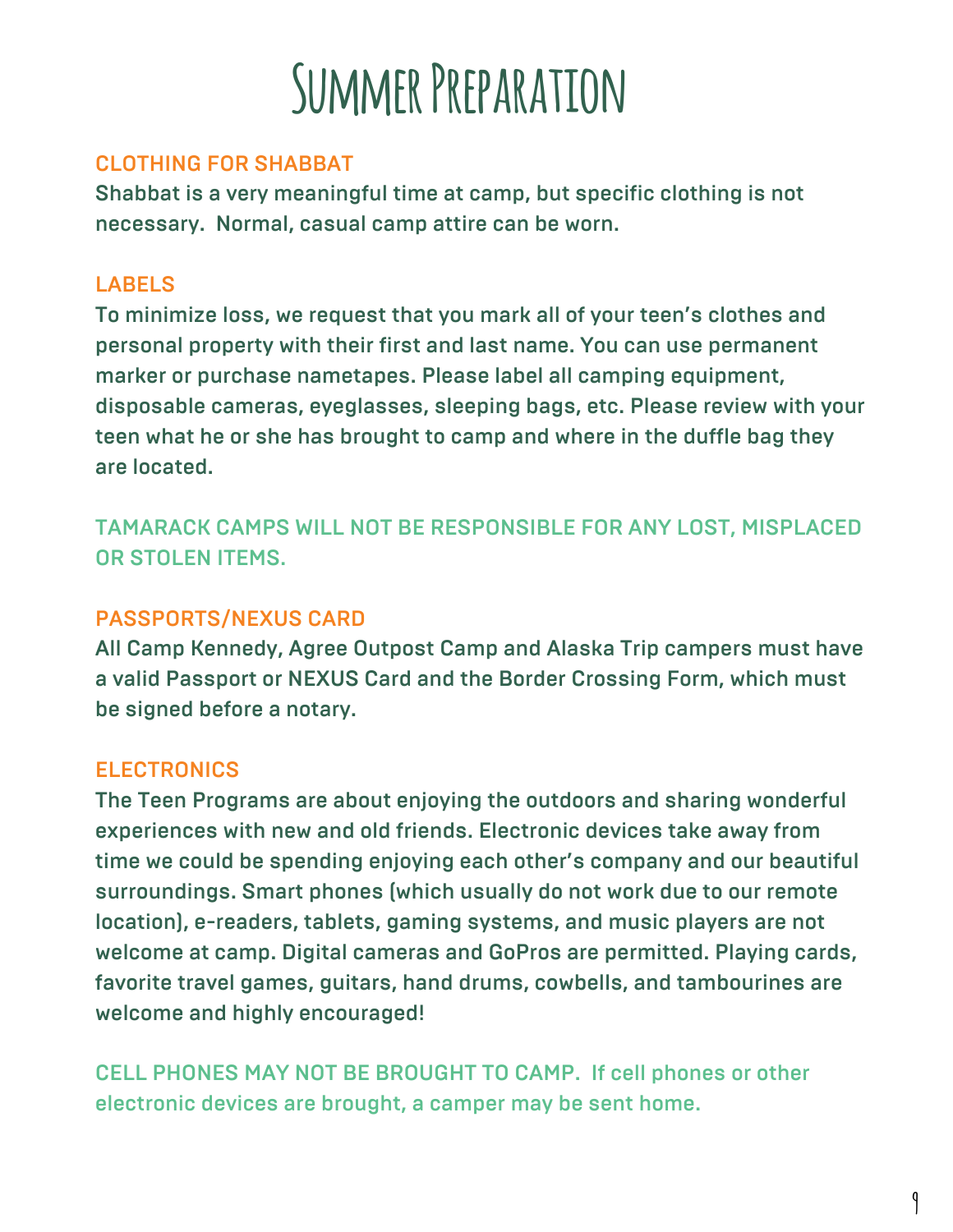### **Summer Preparation**

### SPENDING MONEY

The amount varies and depends on how many gifts and souvenirs each camper is interested in purchasing. Tamarack Camps will provide three meals each day along with snacks; however, campers may spend their money on occasional snacks and meals.

We suggest approximately: Camp Kennedy campers: \$50-\$75 Agree campers: \$100-\$150 Western Trip campers: \$150-\$200 Alaska Trip campers: \$200-\$300

### OUT OF AREA CAMPERS

If you live outside of the metro Detroit area, special transportation arrangements may be organized. Campers may bring their luggage directly to the bus, or if you prefer, duffles can also be shipped to camp (via UPS, FedEx, etc.). When shipping luggage, please ensure it arrives at least 5 days prior to the start of the program. For more details, please contact Rachel Pitt at rpitt@tamarackcamps.com or 248-952-9111.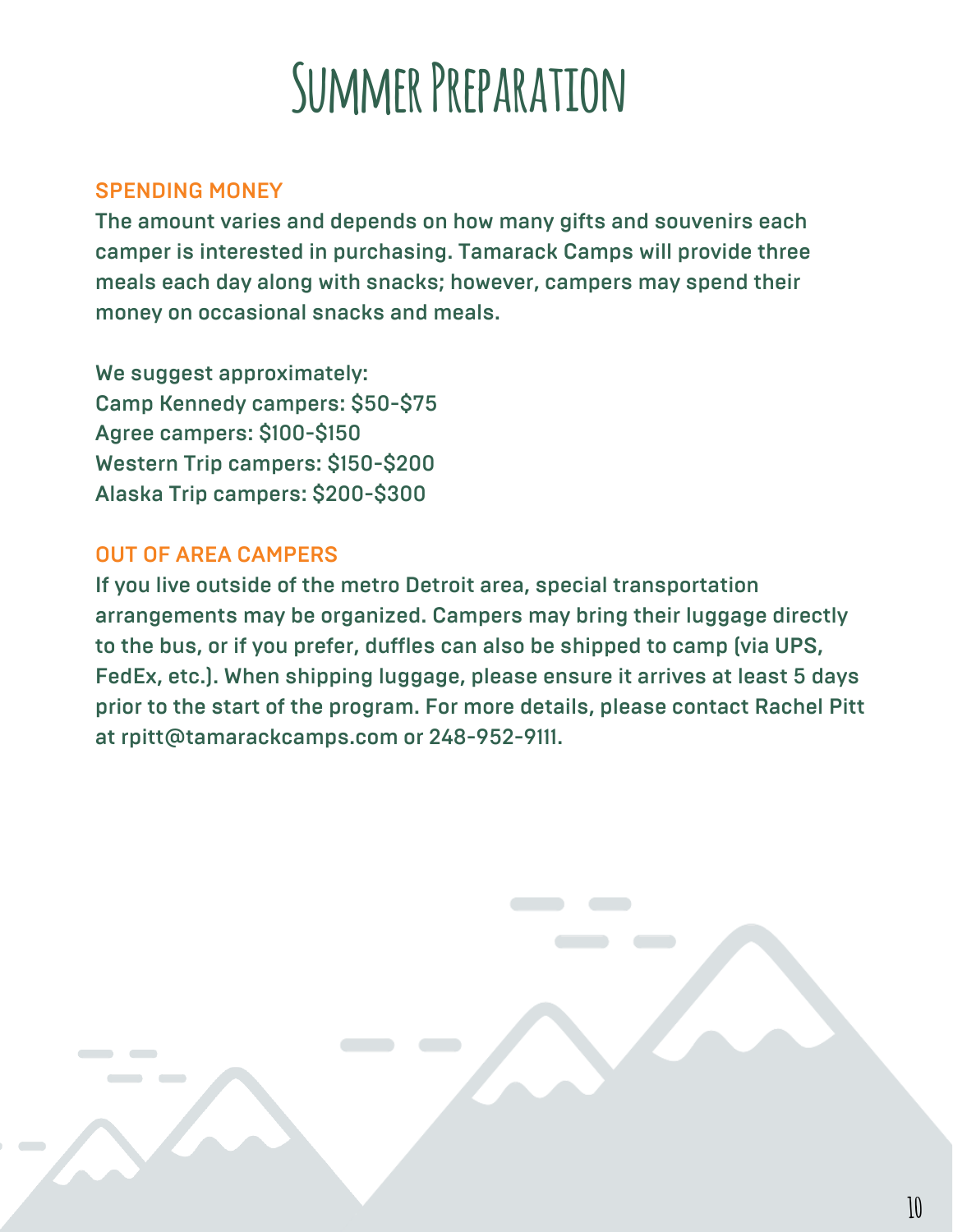### **Emotional Needs**

### COMMUNICATE CANDIDLY

Talk candidly with the camp staff, specifically Carly Weinstock, Director; Stacey Lusky, the Teen Programs Social Worker; and/or Gail Chynoweth, Director of Health, Teen Programs. These connections allow them an opportunity to apply expertise in helping your child(ren) adapt to the routines of camp life. Through sound communication, many challenges can be resolved.

### DISCUSS CONCERNS BEFORE CAMP

As the first day of camp approaches, some children experience anxiety—leaving home, new surroundings, and uncertain schedules—just to name a few. Please encourage your teen to discuss these emotions, rather than responding to your perception of their feelings. Empower your teen to handle the separation confidently. Please refrain from this comment: "If you don't like it, I'll come and get you." This communicates unrealistic expectations for your camper.

### HELP YOUR TEEN COPE AT CAMP

Most teens need a few days to adjust to life at camp. During this time, homesickness—even for returning campers—is quite natural. Most campers cope with these concerns and, with the ongoing guidance and sensitivity of our staff members, build support systems. We communicate positively and work diligently to help campers feel comfortable.

### PARENT QUESTIONS DURING CAMP

If, after reading a letter or receiving a phone call, you feel concerned about your camper, or, alternatively, if you haven't heard from them in a while, please feel free to contact the Camp Maas summer office at 248-627-2821, where your message will be directed to the appropriate person and answered within 24 hours.

#### PARENTS

We take our job as an "in loco parentis" (in place of a parent) seriously. Therefore, along with preparing your teen emotionally for the challenges of camp, please prepare them for the realities of being away from home. Please review our code of conduct (pages 21-22) with your teen so they are totally aware of our expectations.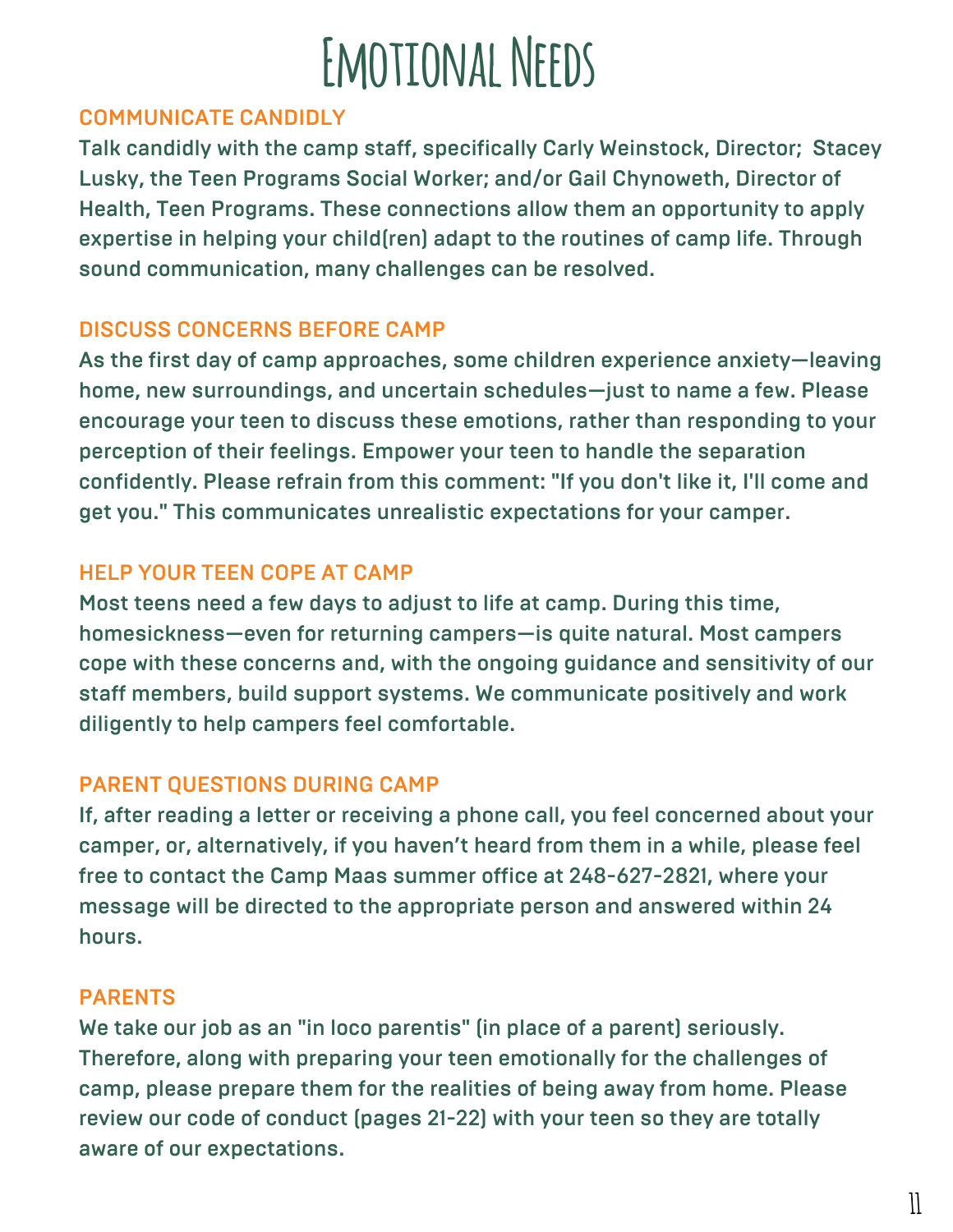### CLINIC DOCTORS

A doctor is always onsite at Camp Maas and available for phone consultations for physical and emotional concerns of campers and staff members. Most of our doctors practice as pediatricians, family practitioners, or emergency room physicians in the Detroit Metropolitan area. Staff are in regular communication with our clinic throughout the summer.

### CLINIC NURSES

Registered nurses and clinic assistants manage the clinic. Many of our nurses also work in the Detroit Metropolitan area. Our camp nurses are also in regular communication with our teen program staff throughout the summer.

#### **CAMPBRAIN**

Tamarack Camps collects and manages all health information through CampBrain, a secure, web-based health management system. To submit your teen's health information, you will receive an email invitation from CampBrain and should use the same user name and password you used for camp registration.

#### IMMUNIZATIONS

The Tamarack Camps immunization policy requires everyone to be fully immunized, including up to date Covid-19 vaccinations for all those eligible, according to the recommendations of the Centers for Disease Control, State of Michigan, and American Academy of Pediatrics. Tamarack Camps' full policy can be viewed here: https://tamarackcamps.com/parents/.

### **PROVIDING A HEALTHY AND SAFE ENVIRONMENT FOR EVERY CAMPER REMAINS OUR HIGHEST PRIORITY.**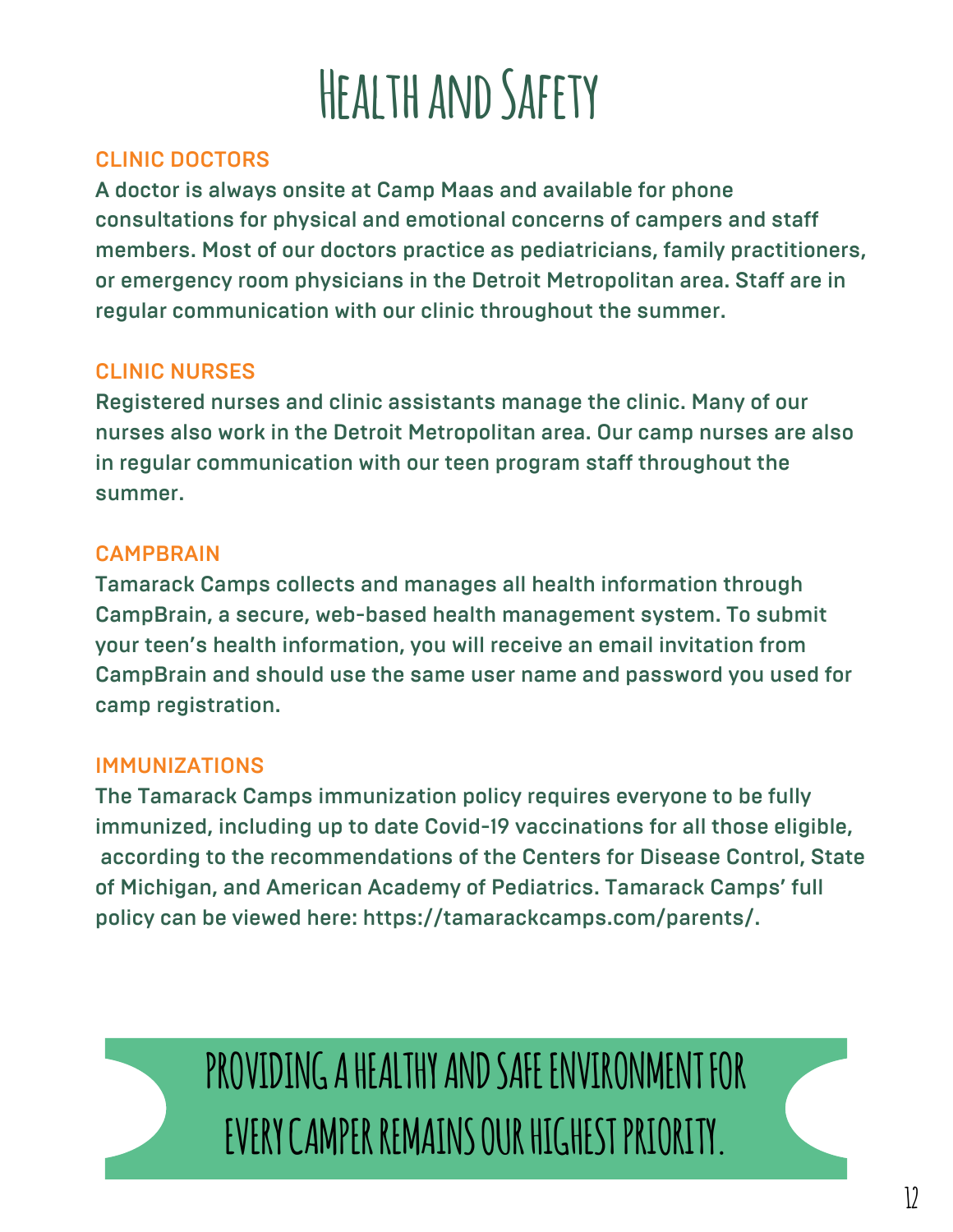### LICE

Campers on the Tamarack Camps Teen Programs are in very close contact with each other. Therefore, we recommend that parents check their teens for head lice in the weeks preceding camp and treat as necessary so that all teens coming to camp are lice and nit free.

If your child's exam reveals live lice and/or nits (eggs) the morning of departure, they will be sent home along with their belongings and guidelines for treatment. Parents will be responsible for administering the treatment. Or, if preferred, the Lice Sisters are available to treat your child(ren)—for a fee. The camper's head must be nit-free in order to return to camp.

### FOOD ALLERGIES

Increasing numbers of teens have food allergies and we will gladly work with families to provide alternative menu items or special foods for most allergies. If, however, your teen has a life-threatening or airborne food allergy, a Tamarack Camps Teen Program is not the right place for them.

Tamarack Camps' Teen Programs are not nut-free programs. Nuts are served, including peanut butter, which is available to campers at most meals. Counselors are notified of campers with allergies, including when and how to use an Epi-Pen. The counselor and/or camper will carry an epi-pens at all times.

While we will do our best to avoid messiness and cross-contamination during meals, these things are always a potential risk on camping trips and during regular meals.

We cannot guarantee that:

1. Campers will not buy food items containing nuts or other allergens during pop/snack stops.

2. Campers will not touch surrounding objects, or each other, during meals.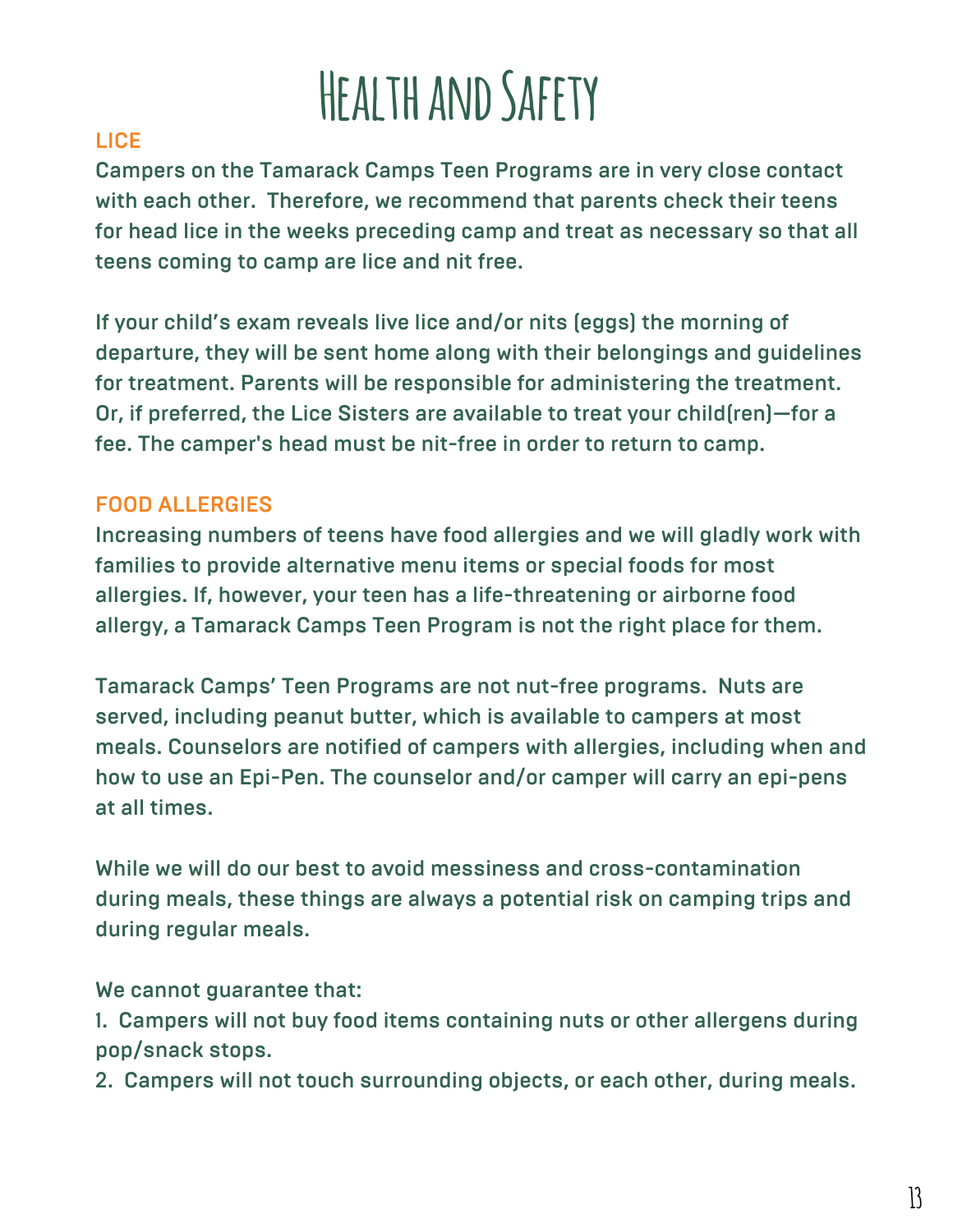### FOOD ALLERGIES

Our goal is to provide a safe and healthy environment for every camper. There may be circumstances when our program will not be appropriate for an individual child. If your child has a severe, life-threatening allergy to nuts, a nut-free program is recommended. We expect our campers to understand their food allergies and to be able to advocate for themselves (read ingredients, ask questions, etc.). Our Director of Health for Teen Programs, Gail Chynoweth, is happy to answer any questions or concerns. The Special Diet Form can be found here: https://tinyurl.com/acmhs9cs

### OUTSIDE FOOD

Campers are not permitted to bring any outside food to camp unless authorization has been obtained prior to the start of the summer. This is to ensure our observance of Kashrut, sensitivity to food allergies and to protect us from bears and other animals.

### NOTIFICATION FOR MEDICAL CIRCUMSTANCES

Parents will be contacted by a staff member or medical staff if a teen must see a doctor.

Parents will not be notified if their teen receives treatment by the staff for cuts, colds, insect bites, stomach virus, headaches, rashes, sore throat, vomiting, etc.

It is the parent's responsibility to pay for medical visits and medications necessary throughout the summer.

#### PRE-PACKAGED MEDICATIONS

This year, we will continue to partner with AMAC Pharmacy which provides safe, prepackaged medications to camp.

Medication forms and prescriptions are due: May 15th for Teen Programs

All Tamarack Camps participants (Camp Maas, Teen Travel Trips, Outposts, Teen Mission, and TLV) are required to use AMAC Pharmacy Services to obtain all medications that will be administered during a summer program. This includes over-the-counter medications that are taken routinely or as needed, excluding medications such as Tylenol and Ibuprofen.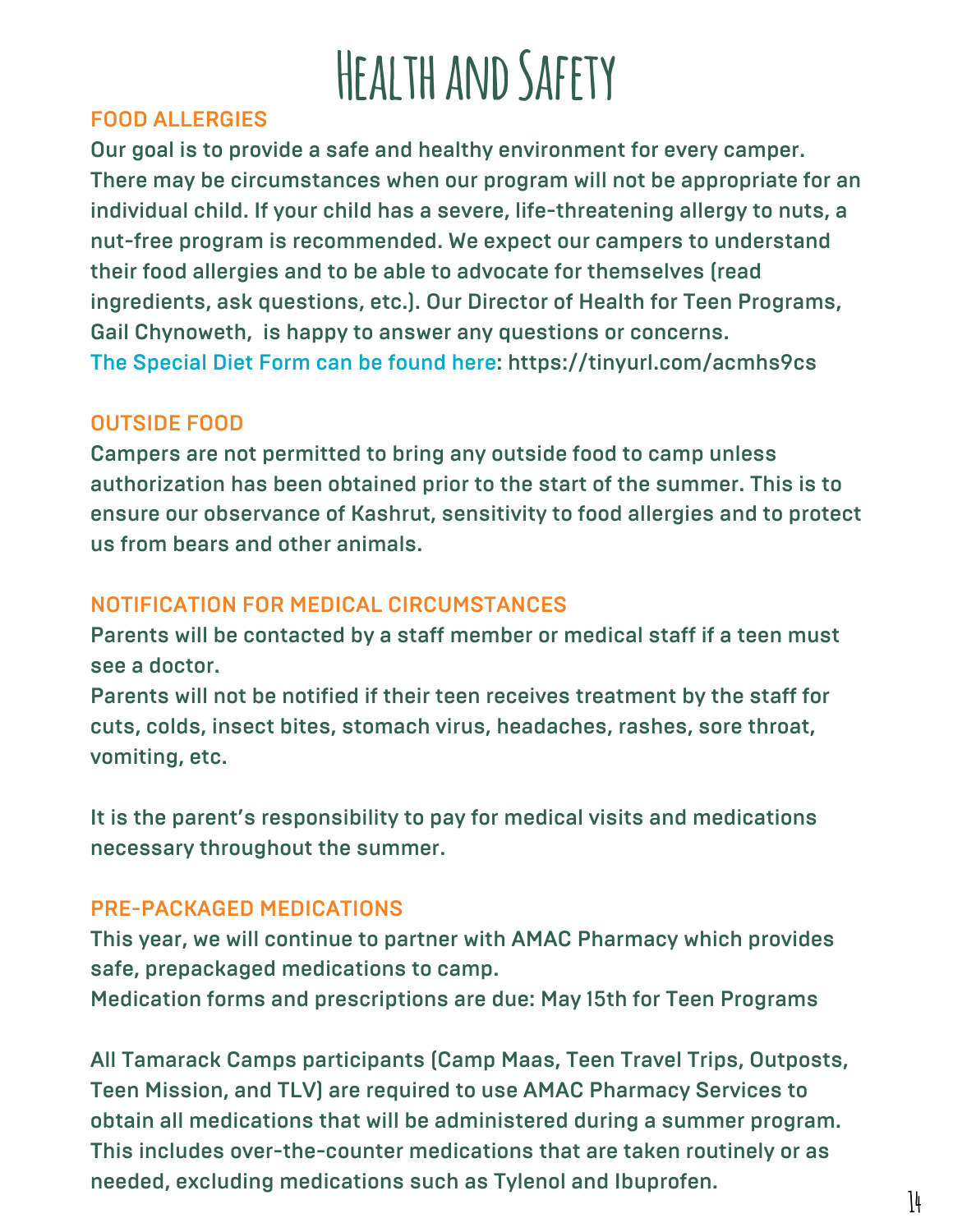Tamarack Camps will not accept or administer gummy medications/vitamins; in the heat and humidity, they melt and stick together. Please also avoid liquid medications as they spill/get messy.

Complete the form <https://hipaa.jotform.com/220936015282148> and click that AMAC will be providing all medications. If the medication is a prescription, you must have your doctor electronically prescribe, call, or fax the prescription to AMAC Pharmacy. If the medication is an over-the-counter medication, AMAC Pharmacy will automatically package that medication based on what is entered in the form. There is a \$10 fee for packaging in addition to a co-pay required by your insurance.

If your prescription is not able to be ordered through AMAC Pharmacy due to the rare instance of an insurance issue, please come to the Federation building (6735 Telegraph Road, Bloomfield Hills) to drop off your medication.

- For CAMP MAAS 1st session, drop off is June 10th, and for
- For CAMP MAAS 2nd session drop-off is July 7th.

length of your teen's trip.

If drop-off is needed, you must still enter your medication information online in the Medical Record form, and in addition, you must complete the AMAC form by choosing "AMAC will be providing No [medications"](https://hipaa.jotform.com/220936015282148) at <https://hipaa.jotform.com/220936015282148> so we can gather your information. There will be a \$15 packaging fee if medication CANNOT be ordered through AMAC.(Customer Service [pharmacy@amacrxs.com](mailto:pharmacy@amacrxs.com) )

For all TEEN PROGRAMS, permission must be given by Gail at gchynoweth@tamarackcamps.com before choosing this option. She will then make further arrangements with you and outline your next steps. The only exclusions to this are epi-pens and inhalers. Only those medications do not need to be ordered. Please make sure these medications are not expired and send 2, if possible, on luggage drop-off day. Those choosing not to use the pre-packaged medication option for any medications that CAN be filled by AMAC will be assessed a \$200.00 processing fee. Please remember for teen programs to get a prescription for the entire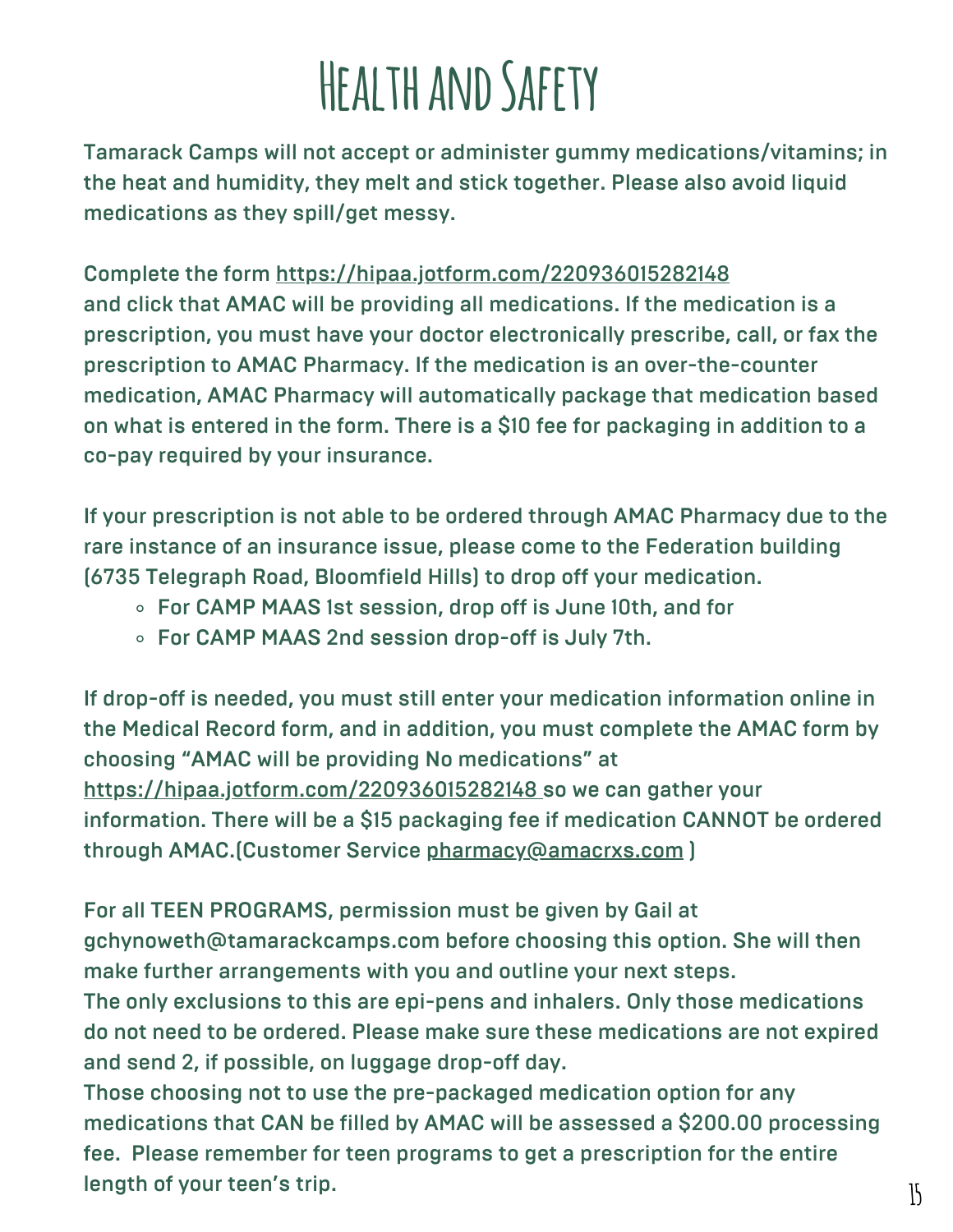### MEDICAL STAFF AND SUPPLIES

Your child's health and safety is our absolute, number one priority. Each staff member working on our teen programs is certified in Wilderness First Aid or Wilderness First Responder and CPR. Many staff members are also lifeguards. Doctors and nurses at the Camp Clinic are accessible by phone at all times. Every precaution is taken to safeguard the health of each and every camper. In addition to the clinic staff, a licensed social worker is available for consultation. The programs are supplied with a listing of the nearest medical facilities and consult with the Camp Clinic throughout the summer. The Wilderness First Aid courses train our staff to manage medical situations when they are an hour or more from a first responder. This includes while the campers are in remote backcountry situations, or even on a day hike.

### MEDICAL STAFF AND SUPPLIES

Each program is also supplied with multiple satellite phones that can be used to contact the proper authorities or medical personnel in the case of an emergency. In addition, each program carries a fully stocked first aid kit, including such items as dressings, splints, bandages, over-the-counter and other medications, antibiotic, antifungal, steroid ointments, and epi-pens. Our medical staff provide training on how and when to use the supplies provided by our clinic, medication administration and on common illnesses and injuries that occur at camp.

Camp Kennedy is approximately 40 minutes to the nearest hospital, located in Munising, Michigan.

Agree Outpost Camp is approximately 40 minutes to the nearest hospital, located in Wawa, Ontario.

Both Outpost Camps are accessible by first responders, who respond when we call 9-1-1.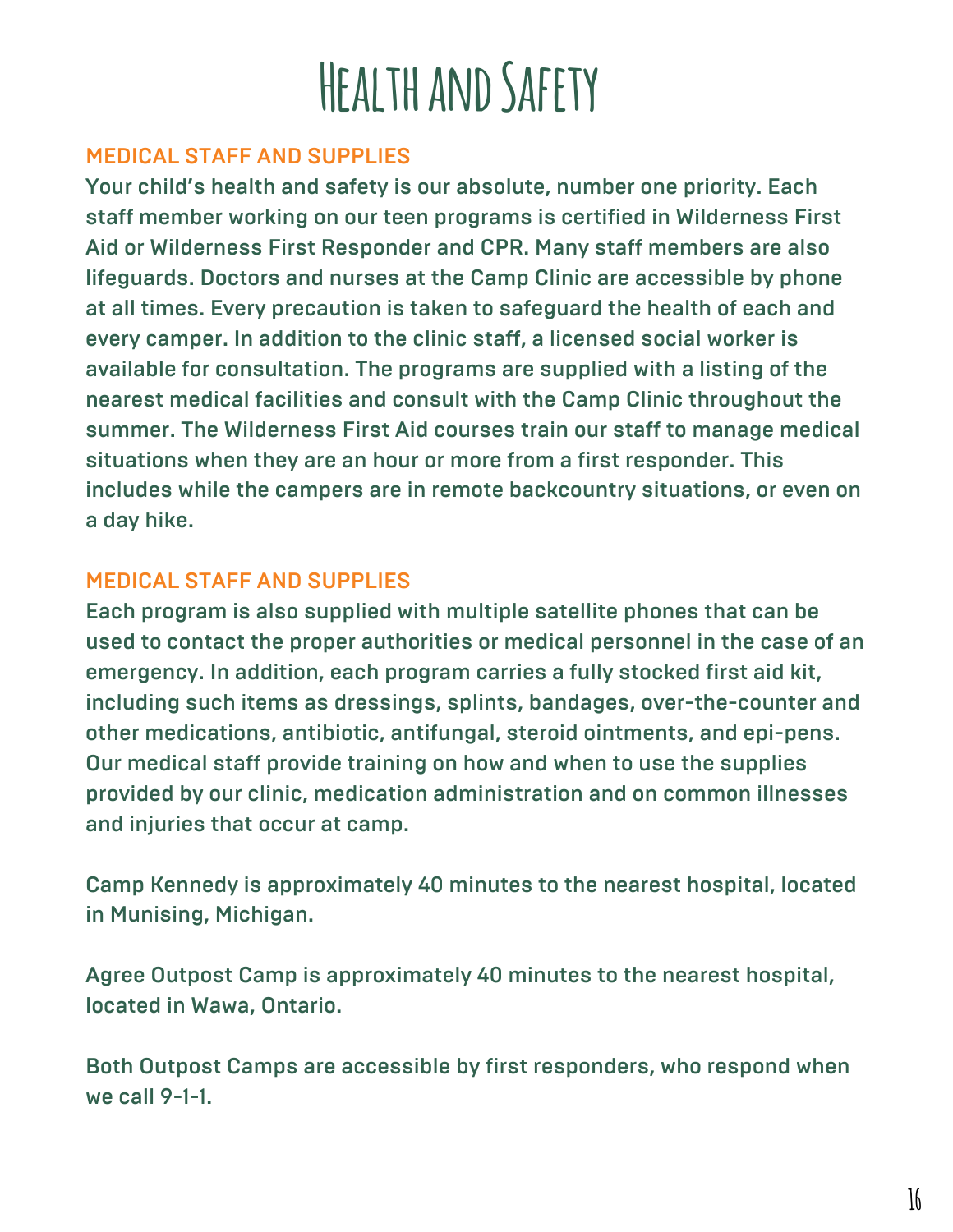

### DIRECTOR/SUPERVISOR

In addition to the counselors, there is a director or supervisor who is directly responsible for each program. These are older, more experienced staff members who have proven themselves as leaders at camp. They arrive at camp before the staff for a highly-focused training facilitated by the Director in areas including leadership, safety procedures, how to keep their staff and camper's healthy, Jewish programing, and how to identify camper problems including suspected abuse, neglect, and psychological issues, among others.

### **COUNSELORS**

Your teen's counselors are college students and graduates who have camp work experience or other informal education experience in settings working with children. Staff members report to camp at least one week before camp begins for highly-focused training facilitated by the Director and supervisors. Our staff training provides our counselors with the necessary tools to be able to handle camper issues, and when necessary, to bring challenging situations to the supervisor. Also, our counselors are trained on emergencies procedures, and to seek additional support when necessary. Staff training includes sessions on leadership, Tamarack values, camper security, how to motivate campers, and how to spot and handle incidents of abuse by and among their campers and other staff.

### LUGGAGE

Unlike Camp Maas, luggage should be brought to the bus on departure day. Our super-human staff will help to load bags onto the bus. Luggage is limited to ONE duffle per camper. We will have a laundry day halfway through the session. Hiking boots, sleeping pads, and sleeping bags may be tied together to load separately from the duffle. Pillows and day packs may be carried onto the bus.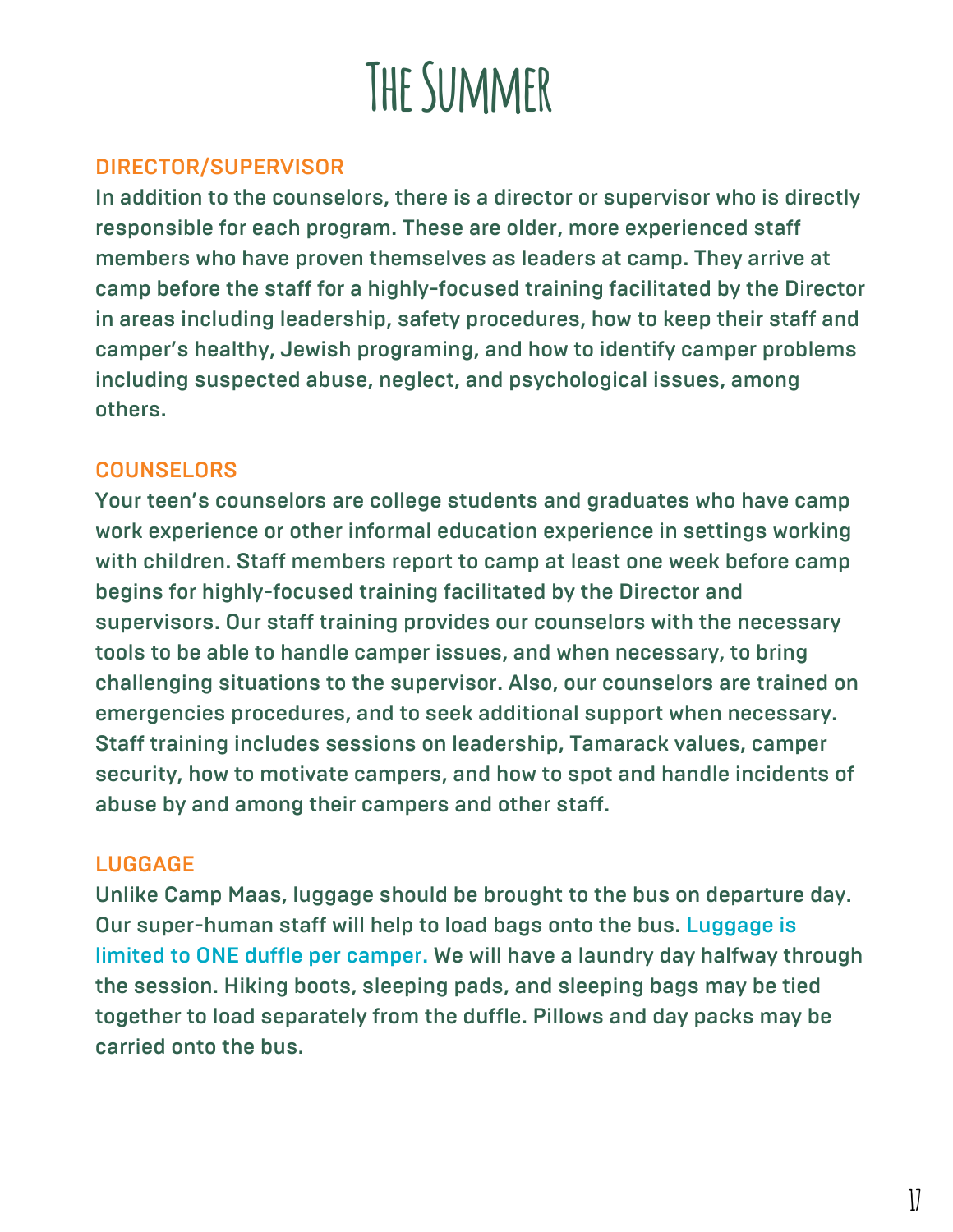

#### DEPARTURE DAY

Please be sure to come to the bus on departure day with:

- A daypack loaded with rain gear, a sweatshirt, long pants, hiking socks, bug dope and bus materials (books, cards, games, etc.). Campers at Agree should also pack their headlamp inside their pack.
- A bag lunch and water bottle filled with water
- Duffle Bag, Sleeping Bag, Sleeping Pad and Pillow
- Passport, Passport Card or NEXUS card (Kennedy, Ultimate Agree and Alaska Trip only) – staff will collect and hold passports throughout the summer
- Spending Money (staff are happy to hold for campers)

#### BIRTHDAY CELEBRATIONS

If your teen's birthday falls during the summer, the staff and campers will make your teen's birthday special for them. The celebration varies based upon where the group is during the birthday. Reminder, no packages are permitted, even for summer birthday gifts.

#### CAMPER PHONE CALLS

Campers will call home on one or two scheduled phone days. Campers will use a camp phone to call home to talk to parents for a few minutes, however, there is not time for teens to call friends and other family members. Phone calls are typically made in the late afternoon or early evening. We encourage parents to write down important phone numbers (cell, home, etc.) for the campers to keep with them. however, there is not time for teens to call friends and other family members. As previously noted, campers are not permitted to bring cell phones to camp.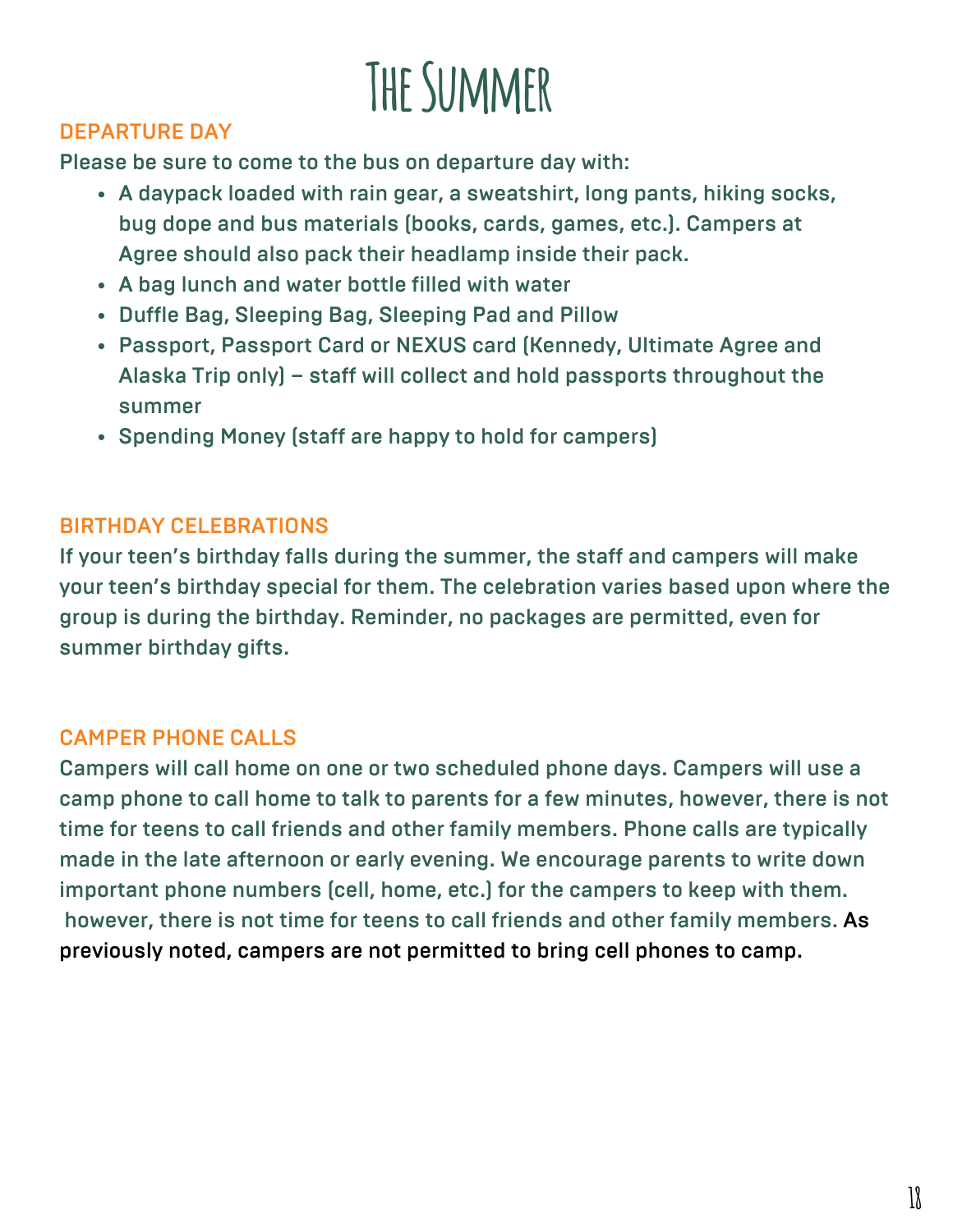

#### MAIL

Please write to your teen a few times during the summer. It means a great deal to campers to hear from home and mail is always a fun time.

#### PACKAGES

We have a strict no-package policy. We accept letters and cards only – no large envelopes. Over the past years, despite rules limiting size and contents, we have seen an overwhelming increase in the amount of prohibited items like food (including nuts and non-kosher items and various electronics). Unfortunately, this creates challenges—especially in terms of health (protecting campers with food allergies). If a package is sent, it will not be delivered to your camper, and, instead, will be returned to sender (at sender's expense). To avoid potential frustration, please share this policy with other family members and friends. When packing, please consider including extra allowable items, such as books, magazines, comics, stationery, and fun games. Of course, should you forget to send your child with a critical item necessary for the camp experience (specific shoes, for example), exceptions will be granted, but must be coordinated directly with the camp office.

Travel Trips: Please only send mail through the United States Postal Service. Please consult the specific trip itinerary for mail address and pick up dates. Mail can take up to one week for delivery, so please mail letters early.

Agree Outpost Camp: Camper's Name Agree Outpost Camp PO Box 624 Wawa, Ontario POS 1KO Canada

**Camp Kennedy: Camper's Name Camp Kennedy E16699 H-58 Shingleton, MI 49884**

Agree campers will not need to bring stamps to camp. The Agree staff will provide postage for any outgoing mail.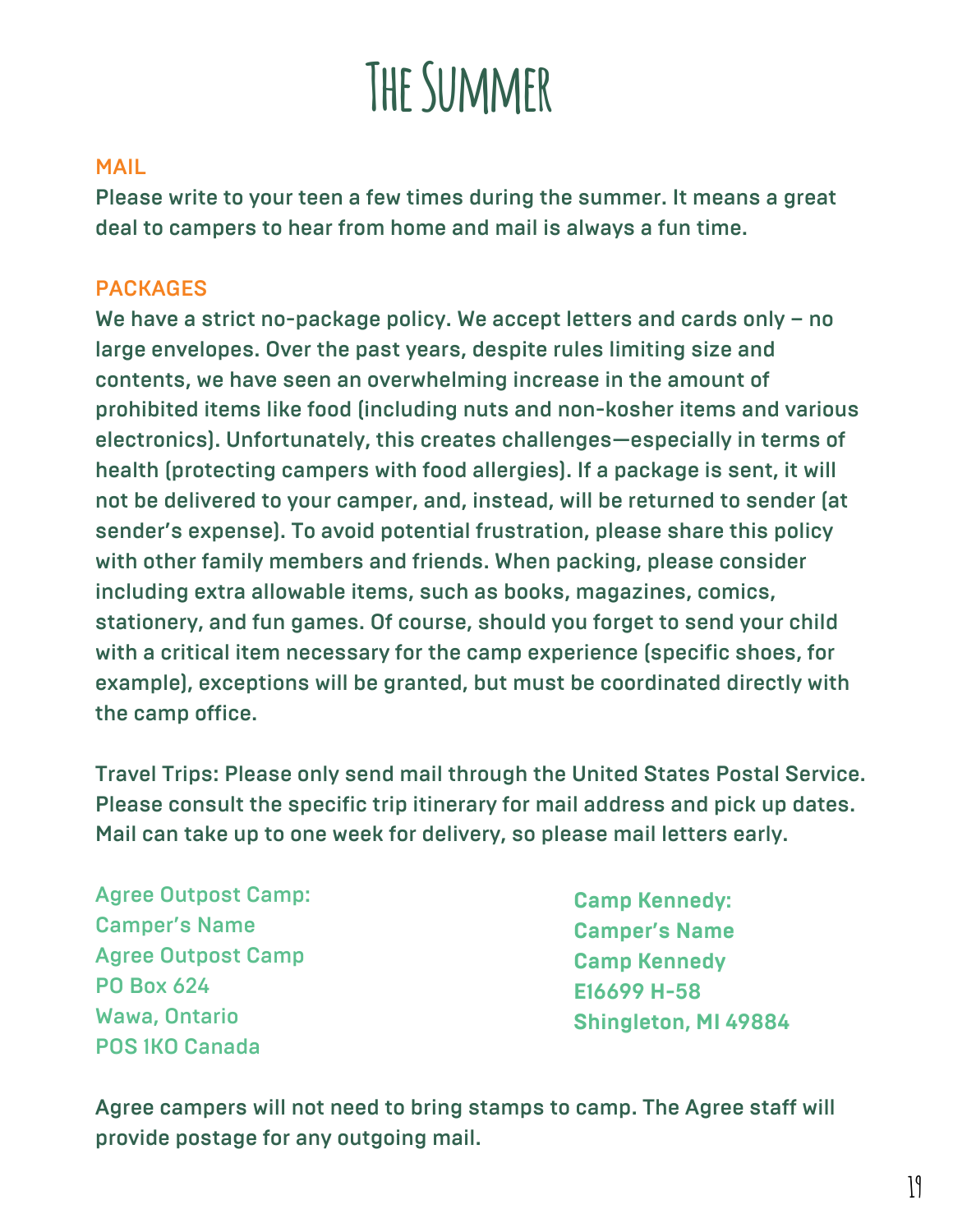### **The Summer**

#### EMAIL AND FAX

It is not possible for emails or faxes to be sent to any of the teen programs only traditional USPS mail is available.

### **PHOTOS**

Throughout the course of the summer, we will post pictures on smugmug approximately once per week. The purpose of this initiative is to provide a flavor of our various activities and photographs are randomly selected. It is possible that your teen may not appear in a picture, which is not representative of any intentional "slight" or indicative of a negative experience.

### LAST DAY

Campers complete their summer at Adat Shalom Synagogue (29901 Middlebelt Rd, Farmington Hills, MI 48334). Each family will receive a call or email two or three days before the end of the summer to confirm the approximate time to meet the campers and bus.

### LOST AND FOUND

Throughout the summer, staff will work to return all lost items directly to the campers. If, after returning home, items are found, families will be notified of all found items.

### GRATUITY/TIPS

While we certainly aspire to hire staff members that warrant your positive recognition, Tamarack Camps and the ACA (American Camp Association) prefer a contribution to the camp in honor of a staff member. If you make a contribution to Tamarack Camps, the staff member(s) will be notified and recognized appropriately.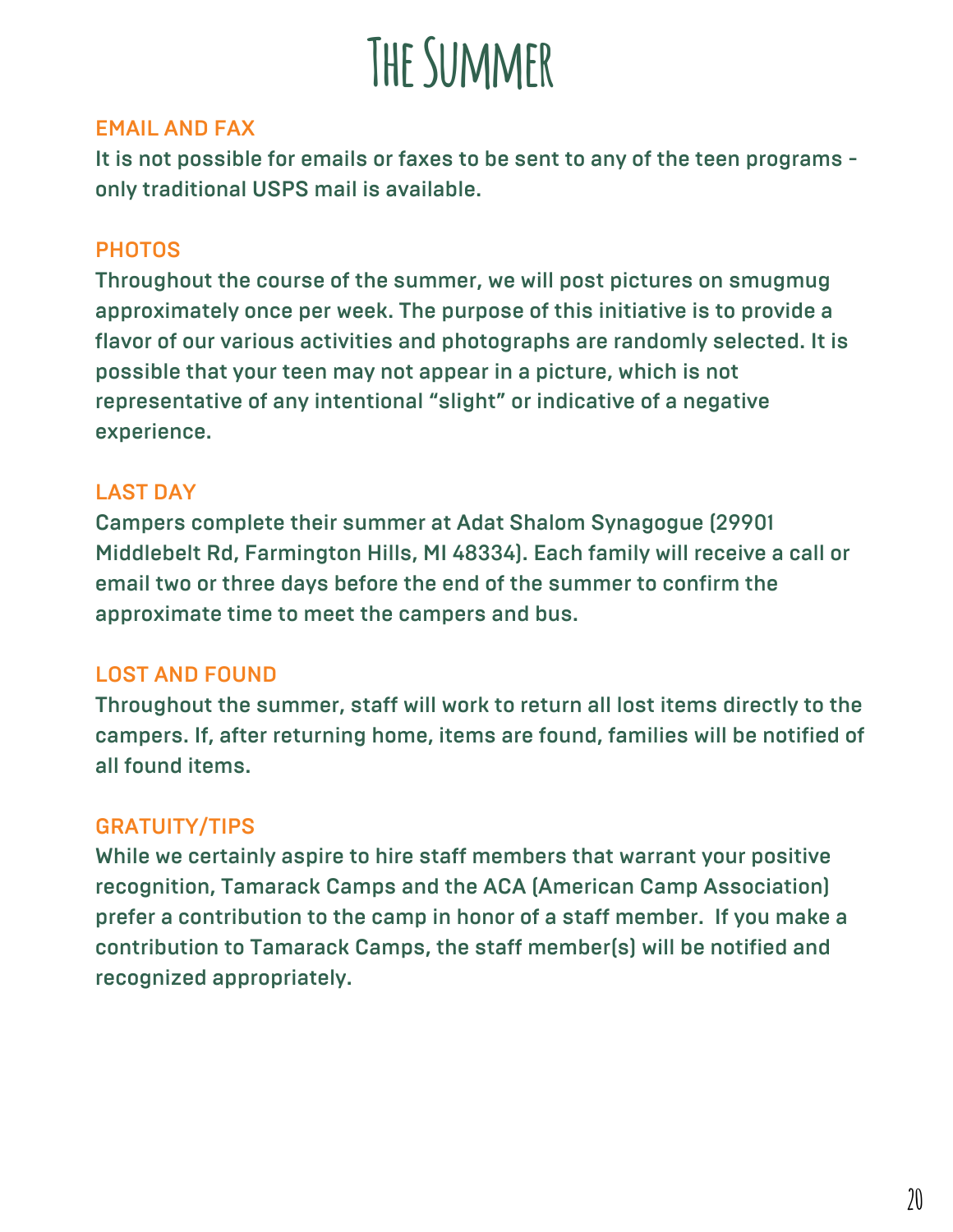### **The Summer**

### CODE OF CONDUCT

Prior to camp's commencement, every camper and parent or legal guardian ("parent") of a camper must, as a condition of the camper participating in camp, agree to comply with our "Camper Code of Conduct," which provides a detailed explanation of acceptable behavior. Please carefully and thoroughly review this Camper Code of Conduct with your camper. Please confirm your acceptance and agreement to the Camper Code of Conduct by affixing your electronic signature on this Camper Code of Conduct utilizing the electronic signature blocks at the end of this document.

• I will have a positive attitude and actively participate at camp.

• I will cooperate during all activities and trips and respect all staff and other campers. I will be responsible for myself and abide by the group's schedule and all other aspects of the program.

• I will take no action that may endanger myself or place anyone else in a harmful situation.

• I will maintain a healthy lifestyle by taking care of myself physically and emotionally. This includes but is not limited to:

- o Eating appropriately
- o Staying hydrated
- o Getting enough rest/sleep
- o Taking all required medications
- o Not engaging in any type of self-harm, i.e. cutting
- o Not engaging in any language threatening self-harm or suicidal ideation
- I will listen, pay attention, and follow directions.
- I will not engage in or support scapegoating, physically aggressive behavior, or bullying including but not limited to:
	- o Pushing, kicking or hitting
	- o Pranks/hazing
	- o Offensive, demeaning or inappropriate language or comments
	- o Name calling

• I will not engage in or support verbally aggressive behavior or bullying, including but not limited to offensive/threatening comments or discriminatory actions based on a person's gender expression, gender identity, sexual orientation, gender, disability, race, color, religion, national origin, or ethnicity. This includes, but is not limited to conduct such as slurs,  $\lvert$  innuendos, stereotyping, and jokes.  $\lvert$   $\rvert$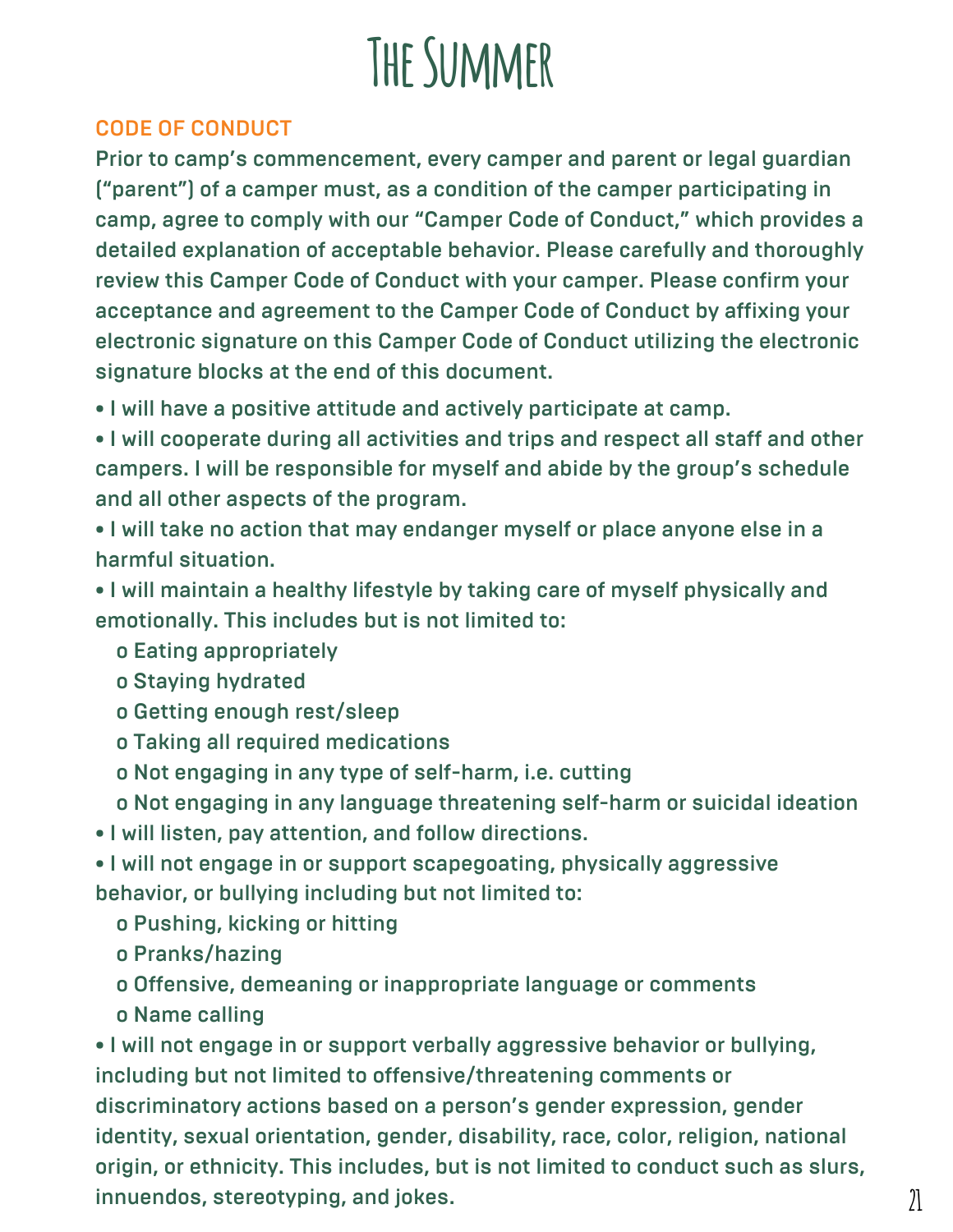### **The Summer**

### CODE OF CONDUCT

• I will not be involved in any inappropriate sexual behavior. Campers are not allowed in any cabins or living areas other than their own.

• I will not bring a cell phone to camp or my program, nor will I use someone else's cell phone at any time. I will not bring tablets or other digital devices that have internet capability. (At Camp Maas only, campers may have iPod and mp3 players only in cabins.)

• I will not possess or use any illegal or dangerous substances, included but not limited to:

o Alcohol

o Drugs (including prescribed drugs in excess of dose limitation, drugs not prescribed to the user, or recreational drugs such as marijuana)

o Cigarettes or tobacco

o E-cigarettes, vapes and/or juuls

• I will not pierce or tattoo any parts of my body or another's body.

• I will respect the property of camp and campgrounds, along with the possessions of my peers and staff at camp and all places I visit within my program. This means that I will not engage in or support any of the following actions: o Graffiti or vandalism of any kind

o Stealing

o Intentional acts (breaking, damaging, defacing)

• I will not possess any weapons or anything that can be used as a weapon, including any type of knives.

• I will stay with my group at all times and not leave or attempt to leave the group without permission.

• I will report to senior leadership, a counselor, or director of camp any known or suspected violation of this Camper

Tamarack Camps is committed to providing each camper with a safe, fun and healthy environment. To ensure the best possible experience, this Camper Code of Conduct outlines appropriate camper behavior.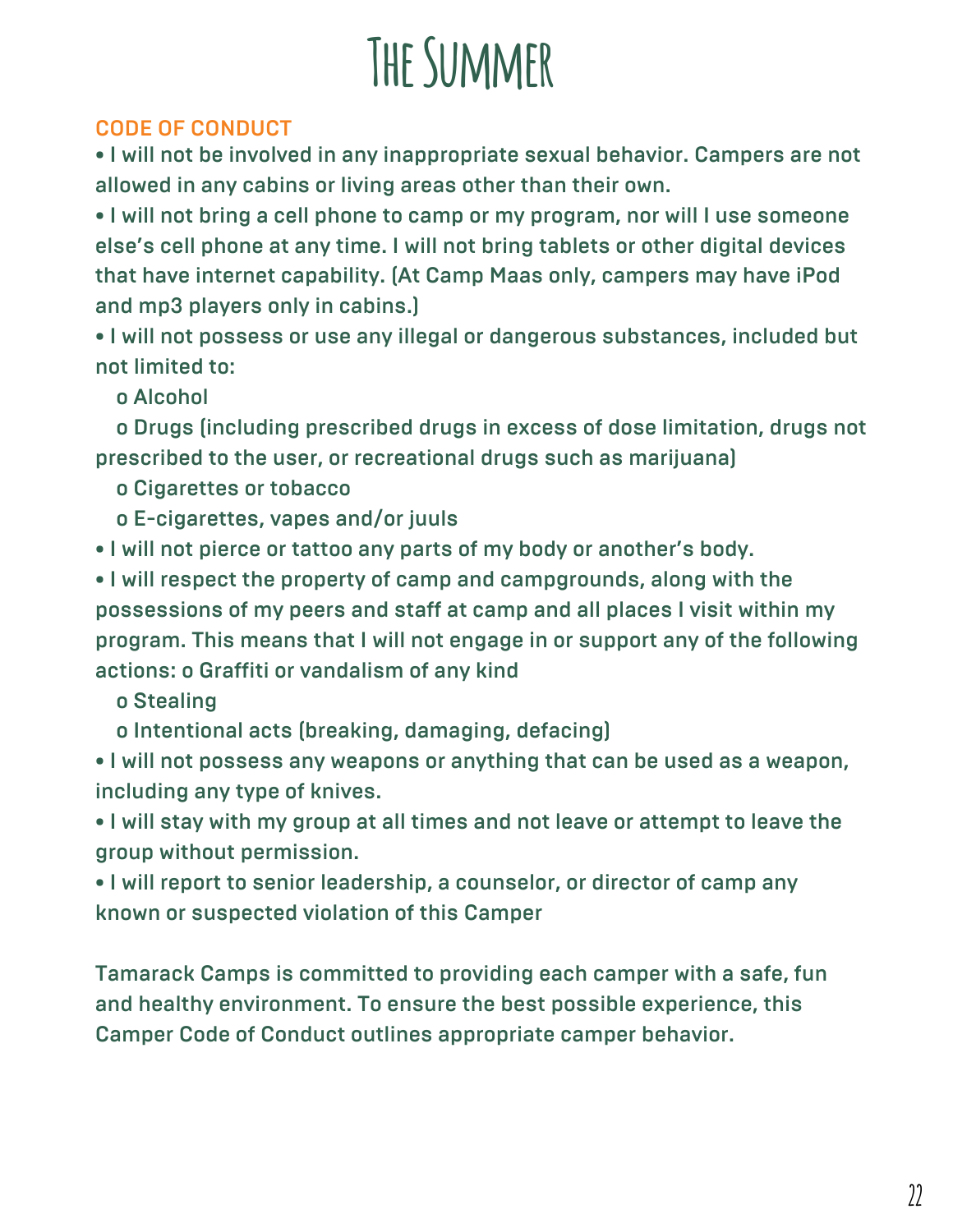

### CODE OF CONDUCT

In the event that a camper's actions and/or behavior violates any component of this Camper Code of Conduct, Tamarack Camps will work, when appropriate, with the camper, counselors and supervisors to create appropriate interventions. Some scenarios will require a camper to be dismissed immediately, based on the severity of the situation. In other situations, campers may be given a second chance. If the negative behavior continues it may lead to dismissal from camp at the parent(s)' expense. Parent(s) may be responsible for damages caused by their child(ren), whether to camp or other camper/staff property, or other locations visited during the program.

Additionally, if a camper is injured, unable or unwilling to complete any aspects of the experience, or the camper's presence causes concern for the health, safety, or welfare of the camper or others, he or she may be dismissed from the program at the expense of the parent(s).

When a camper is dismissed from camp, it can be devastating to the camper, their peers, and disruptive to the programs in which the Camper was engaged, therefore we ask that the camper be picked up as soon as possible. Families that reside out of the area, or who will be traveling during camp, must make arrangements to be available or have an authorized individual available to retrieve a camper in the event of a dismissal. Tamarack Camps will not permit a dismissed camper to remain at camp after a dismissal. Campers who are dismissed for breaking our Camper Code of Conduct cannot return during the summer.

If the camper would like to apply to return for subsequent summers, we invite the camper to do so. The application will be thoroughly reviewed by Tamarack Camps. We may require school references to determine whether the behavior has been resolved.

In the event that there is a significant change in a camper's emotional, behavioral or medical well-being, Tamarack Camps reserves the right to withdraw our acceptance of the camper at any time.

### THE FAILURE OF A CAMPER TO COMPLY WITH THIS CAMPER CODE OF CONDUCT WILL RESULT IN DISCIPLINE UP TO AND INCLUDING CAMPER DISMISSAL.